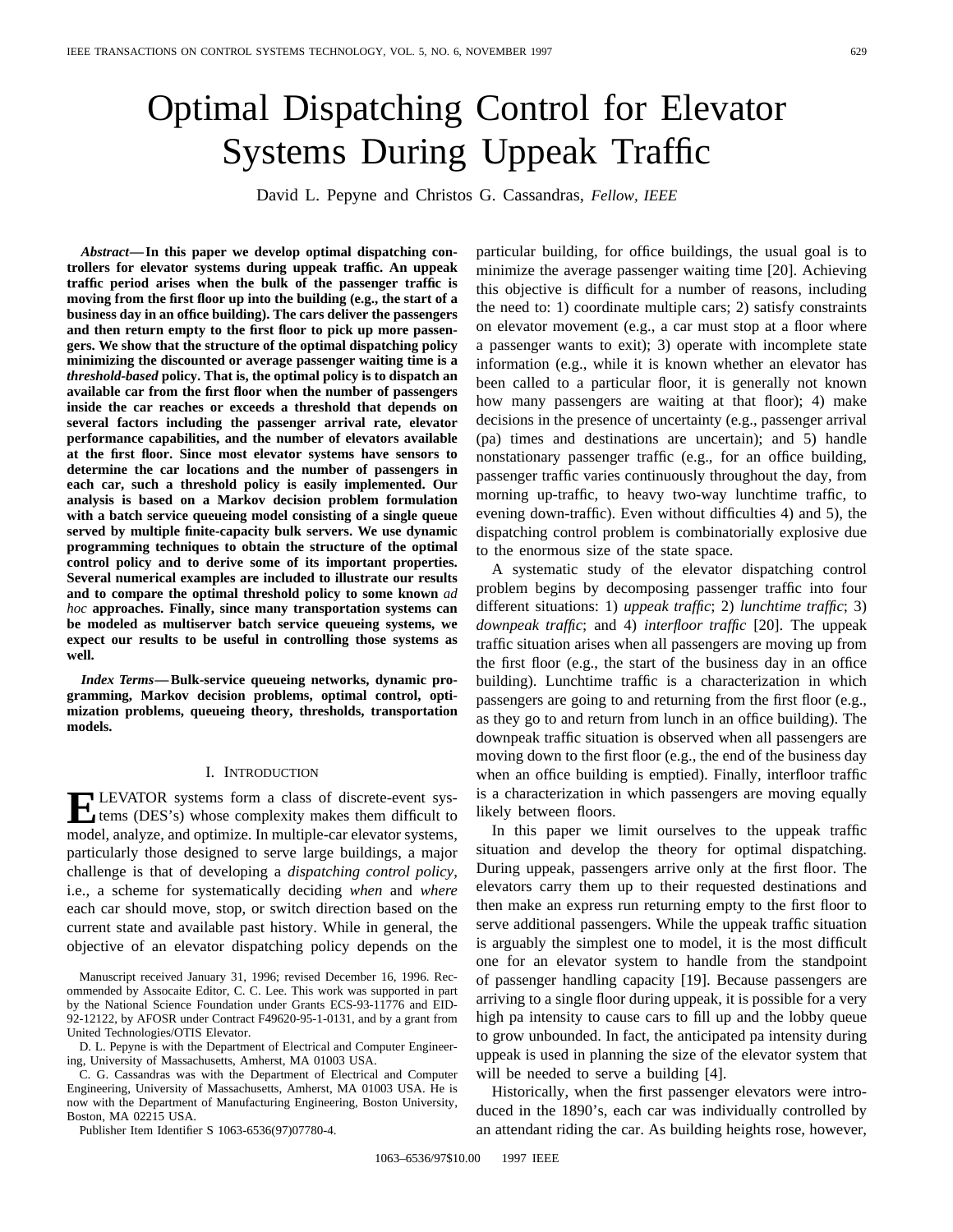so did the number and speed of the cars and it soon became impossible for the attendants to provide effective coordination and control. With the introduction of the first semiautomatic elevator controllers in the 1920's, the attendant's job was reduced to one of simply closing the doors and starting the car. By 1950, fully automated elevator controllers eliminated the attendant altogether. The first automated elevator controllers were simple electromechanical relay systems. By the 1970's, microprocessor based elevator controllers were in common use. Since that time, increases in processor speed and memory capacity have allowed for the implementation of increasingly complicated dispatching algorithms. Modern dispatching algorithms employ fuzzy logic [2], [14], expert systems [22], sophisticated rule-based and search-based strategies [3], [16], artificial intelligence with learning [13], dynamic programming [10], [15], and reinforcement learning [7], [17]. In general, different dispatching algorithms are used for the different traffic situations defined earlier. While modern dispatching algorithms give good performance, most are *ad hoc* and heuristic, designed using experience, intuition, and simulation, as opposed to formal techniques based on optimal control theory.

For the uppeak situation, the dispatching objective is reduced to the question of when to dispatch an elevator from the first floor. The simplest algorithm for uppeak dispatches an elevator as soon as the first passenger boards. Another, termed *half-capacity plus time-out*, dispatches an elevator whenever half its capacity is reached or when a timer, started when the first passenger enters the elevator, expires (usually a 20 s timer is used). The main contribution of this paper is to show that the structure of the optimal dispatching policy, minimizing the discounted or average passenger waiting time for uppeak traffic, is a *threshold-based* policy. That is, the controller should dispatch an elevator when the number of passengers inside a car reaches or exceeds a certain threshold. In practice the number of passengers in a car is estimated by an on-board scale measuring the total weight of passengers; more sophisticated systems use light beams to detect passengers entering and exiting the cars. Since most elevator systems have some method to determine the number of passengers in each car as well as sensors to determine the car locations, such a threshold policy is easily implemented. In contrast to the *ad hoc* dispatching algorithms described above, our analysis will show that the thresholds are not fixed, but depend on the pa rate, the performance capabilities of the elevators, and the number of elevators available at the first floor. Although our analysis does not provide explicit numerical values for the thresholds, parameterizing the control policy in terms of a few thresholds, allows us to use any of a number of recently developed methods based on perturbation analysis and sample path constructability techniques for DES [6], [9], [11] to determine them on-line from actual observable system data. A detailed scheme for determining the thresholds will be given in a follow-up paper, where a dispatching controller is developed with the ability to adapt the threshold values as operating conditions (such as the pa rate) in the system change.

Our analysis is based on modeling the dispatching problem in uppeak traffic as a Markov decision problem (MDP) [5], [18] and applying dynamic programming techniques to derive the structural properties of the optimal control policy. The basic model is that of a queueing system consisting of a single queue (representing the first-floor lobby where arriving passengers wait for a car) served by multiple, finite capacity bulk servers (representing the cars). In [1] a similar model was used to analyze the uppeak traffic situation. No control strategy, however, was developed. The optimality of a threshold policy has been shown for a single server batch service queueing system [8]. In this paper, however, we consider a multiple-server system in which each server is limited to a finite capacity. We note that since many transportation systems, in addition to the uppeak elevator dispatching problem, can be modeled as multiple bulk server queueing systems (for example, airport shuttle busses, shipment of parcels or military supplies, etc.) we expect our results to be useful in controlling those systems as well.

The remainder of this paper is organized as follows. In the next section, we formulate an MDP model for the uppeak elevator dispatching problem. In Section III, we consider the discounted cost problem and derive the associated dynamic programming equations. In Section IV we present properties of the value function and use these properties to show the optimality of a threshold policy for the discounted cost problem. In Section V we extend the optimality of a threshold policy to the average cost problem. Several examples are presented in Section VI to verify our analysis. Finally, we end in Section VII with a summary and discussion. Two appendixes provide proofs for the lemmas and corollaries used in the body of the paper.

#### II. PROBLEM FORMULATION

In this section, we first present a queueing model for the uppeak traffic situation (Section II-A) and then develop a MDP for the corresponding dispatching control problem (Section II-B). We consider the case of an elevator system with two cars to keep the analysis manageable. As will be seen, however, extensions to the  $N>2$  car case follow naturally and in a straightforward way.

### *A. The Queueing Model*

For the elevator system we consider, we assume that the uppeak traffic originates from a single floor (the first floor), and that each elevator serves every floor (i.e., "zoning" [4] is not used). Then we can model the uppeak traffic situation as a single queue of infinite capacity (representing the first-floor lobby), served by two identical bulk servers (corresponding to two identical elevator cars), each with a finite capacity of  $C$ passengers. Fig. 1 illustrates this model, in which passengers arrive one at a time to the queue according to a Poisson process with intensity  $\lambda$ . Each pa generates a pa event. The passengers are admitted into the cars and the cars are dispatched by the dispatching control. Exactly how dispatching control is exercised in this model is discussed in the next section. The passengers are served by the cars in batches of size no greater than the car capacity  $C$ . The time for a car to serve a batch of passengers is exponentially distributed with parameter  $\mu$ ,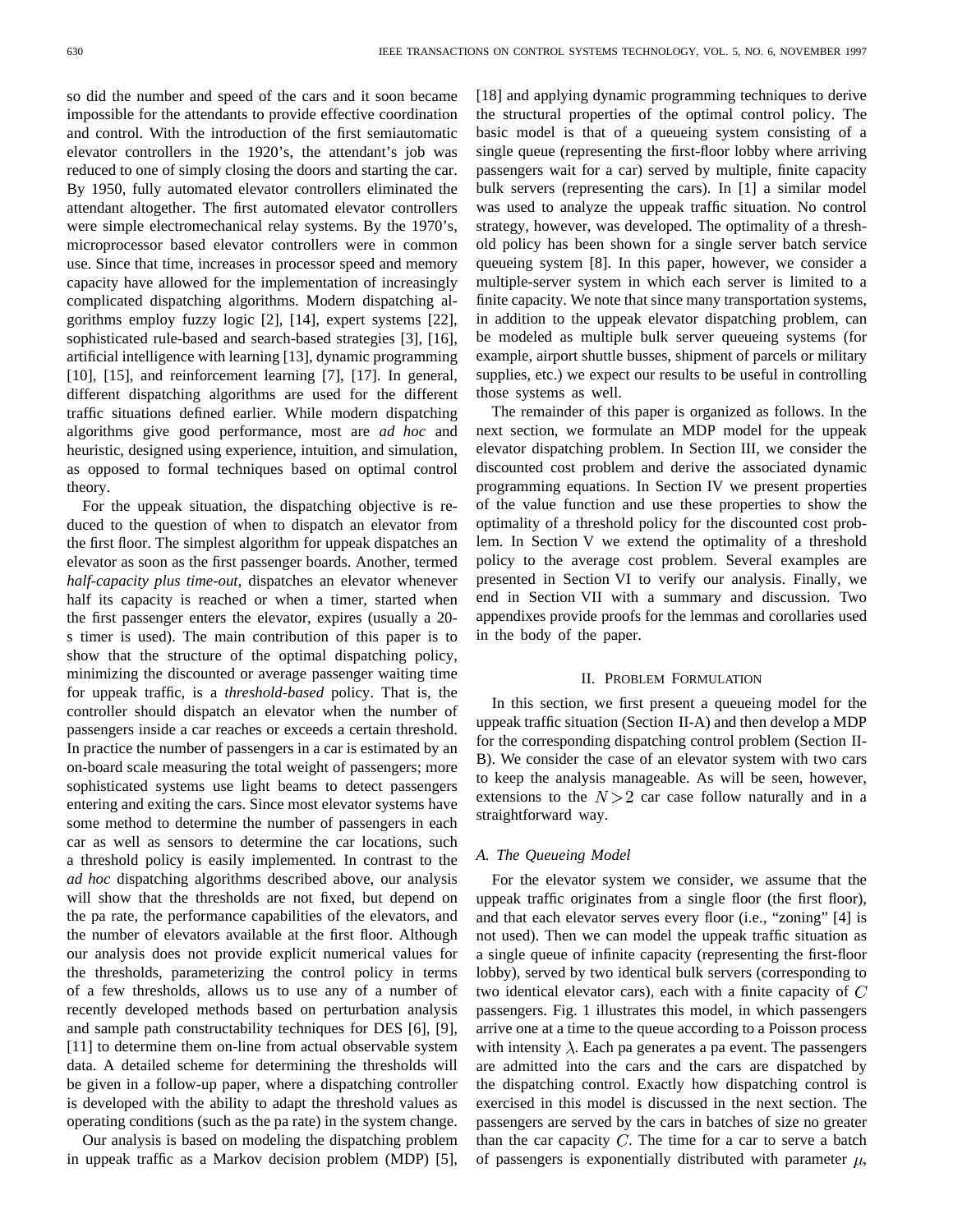a constant, which is the same for each car, and independent of the state. After a car has delivered all of its passengers, it makes an immediate express run returning empty to the first floor lobby to serve more uppeak passengers. The completion of service generates a "car arrival" (ca) event indicating that one of the two elevators has become available for service. Since the two elevators are identical, there is no need to distinguish between them.

It is worth making a few remarks regarding this model. First, experience has shown the Poisson process to be a good model of pa's [12], particularly for the case of a medium-sized office building (one with 10–15 floors) in a suburban office park, where the building's occupants will typically drive to work alone. Next, modeling service times through an exponential distribution with a constant rate is intended to aggregate random effects due to travel time, number of stops, passenger unloading time, door opening and closing time, and the door holding time. Although it is possible to use a more elaborate service time model (e.g., using a distribution from the Erlang family or taking into account the destination floors already selected by passengers inside an elevator that is waiting to be dispatched), doing so greatly increases the complexity of the problem and makes analysis intractable. More importantly, from a practical standpoint, our purpose here is to derive the *structure* of an optimal dispatching policy, structure which can be used to develop dispatching controllers that do not depend on modeling assumptions regarding the distributions of the arrival and service processes.

#### *B. The Markov Decision Problem*

An MDP formulation is now introduced to rigorously define the uppeak dispatching problem (see [5], [6], and [18] for a general background on MDP's). The state-space  $X$  for the model is obtained by defining  $y(t) \in \{0, 1, \dots\}$  to denote the queue length at the first floor lobby at time t and  $z(t) \in$  $\{0,1,2\}$  to denote the number of elevators available at the first floor at time t. Thus,  $X = \{(y, z): y = 0, 1, \dots, z = 0, 1, 2\}.$ When needed, we will denote the state by  $x = (y, z)$ . State transitions in this model are the result of event occurrences; in particular, pa events or ca events. Control actions are taken only when any such event occurs and they define a set  $U = \{0, 1, 2\}$  where

Action  $u = 0$ : do nothing, hold all available cars at the first floor; Action  $u = 1$ : load one car and dispatch it; Action  $u = 2$ : allow both cars to load and dispatch them simultaneously.

Since cars returning to the lobby are assumed to be empty, each available car can serve up to  $C$  passengers from the lobby. Those passengers which would cause a car to overflow will remain at the lobby to wait for another one. If we define

$$
[y - C]^{+} = \max \{y - C, 0\}
$$
  

$$
[y - 2C]^{+} = \max \{y - 2C, 0\}
$$
 (1)

then dispatching one elevator serves  $\min\{y, C\}$  passengers and leaves behind a lobby queue of length  $[y - C]^+$  passengers



Fig. 1. Queueing model for the two-car uppeak dispatching problem.

(i.e., dispatching control only allows passengers to load into one car at a time), while dispatching both elevators serves  $\min\{y, 2C\}$  passengers and leaves behind a lobby queue of length  $[y - 2C]^+$  passengers.

Observe that not all actions are admissible at every state. In particular, let  $U(y, z)$  (a subset of U) denote the set of admissible actions from the state  $x = (y, z)$  and we have

| $U(y, 0) = \{0\}$ :    | dispatching is not allowed when no |
|------------------------|------------------------------------|
|                        | cars are available;                |
| $U(y,1) = \{0,1\}$ :   | two cars cannot be dispatched      |
|                        | when only one is available;        |
| $U(y,2) = \{0,1,2\}$ : | when both cars are available;      |
|                        | all actions in $U$ are admissible. |

To implement the control action  $u=1$  when both cars are available implies the ability to load one car before loading the other car. This is typically implemented using the popular "next car" feature [4]. Since returning cars are empty, they do not need to open their doors when they reach the main lobby; thus, to force passengers to load one car at a time, only one car opens its doors. This car is referred to as the "next car" to be dispatched. Note, even when a car returns to the first floor with down passengers and must open its doors to discharge them, it is still possible to implement the "next car" feature by discouraging passengers from entering the car by dimming its lights and making it appear as if the car is out of service.

Next, we use the standard uniformization technique [5], [6] to convert the continuous-time MDP above into an equivalent discrete-time MDP. This is accomplished by choosing a uniform rate  $\gamma = \lambda + 2\mu$ , the total event rate in our two-car model (this obviously extends to  $\gamma = \lambda + N\mu$  for an N-car model). In this uniformized model, fictitious ca events (causing no state change) are included to account for states where the feasible event rate is less than  $\gamma$ . Without loss of generality, we can assume the time scale has been normalized so that  $\gamma = 1$ . Control actions are taken at the beginning of each time step. Let  $P_{ij}(u)$  denote the conditional probability that the state at the next time step is  $j \in X$  given that the state at the current time step is  $i \in X$  and the control action taken at the beginning of the current time step is  $u \in U(i)$ . These state transition probabilities are given by

$$
P_{ij}(0) = \begin{cases} \lambda, & i = (y, 0), j = (y + 1, 0) \\ 2\mu, & i = (y, 0), j = (y, 1) \end{cases}
$$
 (2a)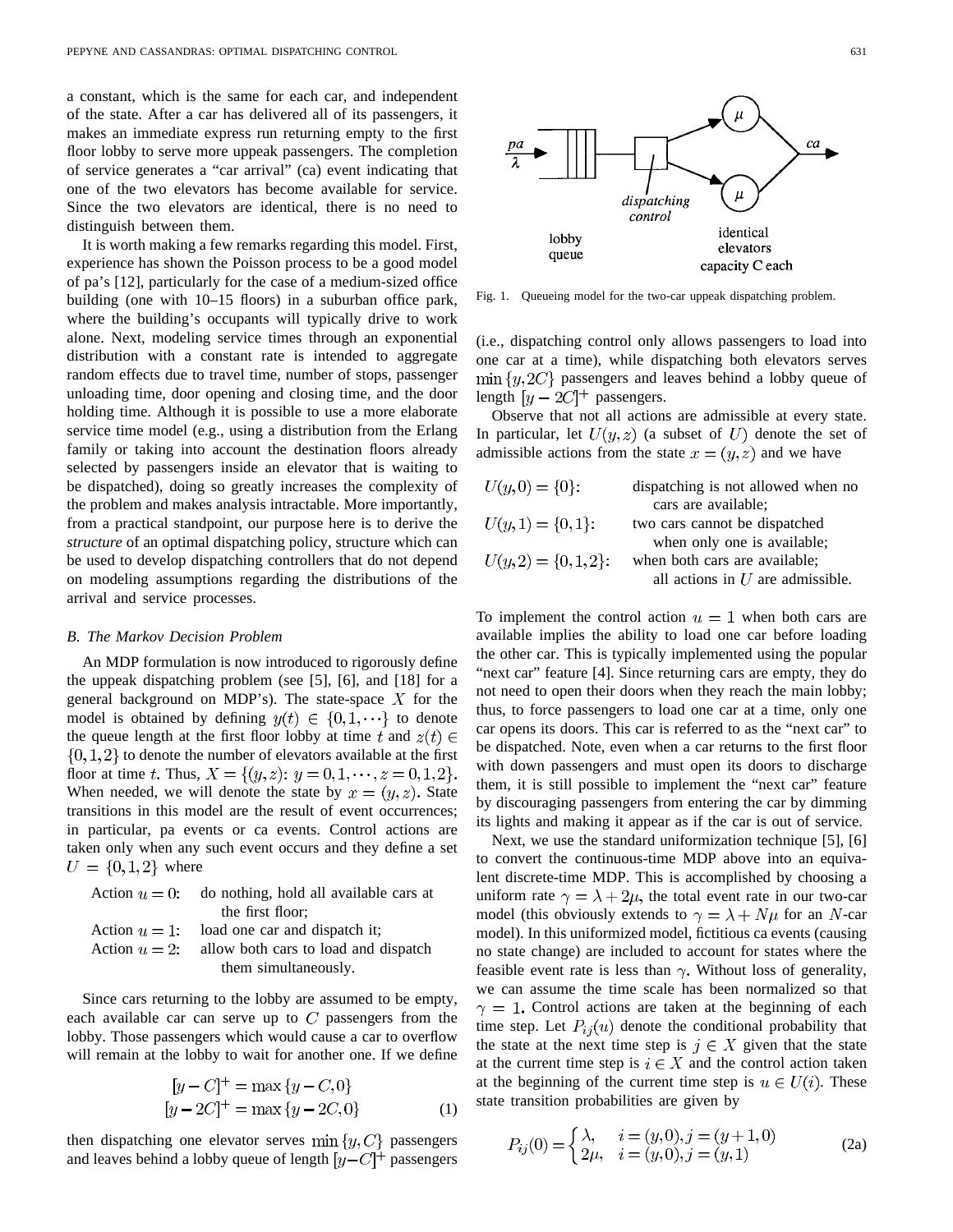$$
P_{ij}(0) = \begin{cases} \lambda, & i = (y, 1), j = (y + 1, 1) \\ \mu, & i = (y, 1), j = (y, 2) \\ \mu, & i = j = (y, 1) \end{cases}
$$
 (2b)

$$
P_{ij}(0) = \begin{cases} \lambda, & i = (y, 2), j = (y + 1, 2) \\ 2\mu, & i = j = (y, 2) \end{cases}
$$
 (2c)

$$
P_{ij}(1) = \begin{cases} \lambda, & i = (y, 1), j = ([y - C]^+ + 1, 0) \\ 2\mu, & i = (y, 1), j = ([y - C]^+, 1) \end{cases}
$$
(2d)

$$
P_{ij}(1) = \begin{cases} \lambda, & i = (y, 2), j = ([y - C]^+ + 1, 1) \\ \mu, & i = (y, 2), j = ([y - C]^+, 2) \\ \mu, & i = (y, 2), j = ([y - C]^+, 1) \end{cases} \tag{2e}
$$
\n
$$
P_{ij}(2) = \begin{cases} \lambda, & i = (y, 2), j = ([y - 2C]^+ + 1, 0) \\ 2\mu, & i = (y, 2), j = ([y - 2C]^+, 1). \end{cases} \tag{2f}
$$

For each (2a)–(2f), the first row corresponds to a state transition induced by a pa event. All remaining transitions are induced by a ca event, including fictitious ca events introduced by uniformization. In (2b), for example, the last ca event is fictitious because one of the cars is available at the lobby and, therefore, cannot generate an actual ca event. In (2c), both ca events are fictitious because both cars are available at the lobby. In (2e) the last ca event is fictitious. In this case, it may appear that this fictitious ca event causes a state change, which is not the case. Here, the state at the beginning of the time step is  $i = (y, 2)$ . Taking the action  $u = 1$  at the beginning of the time step causes an immediate state change to an "intermediate" state  $i' = (y - C)^{+}, 1$ ). When the fictitious ca event occurs, there is no state change with respect to the "intermediate" state, i.e.,  $j = i'$ . It is the control action taken at the beginning of the time step that causes the state change, and not this fictitious ca event. In the remaining (2a), (2d), and (2f) all ca events are real.

Notice that although we are taking control actions at the beginning of each time step, we would never take an action (other than  $u = 0$ ) when a fictitious event occurs. This is because actions are only taken in response to state changes, and fictitious events do not cause state changes. Therefore, if a state is such that an action  $u \neq 0$  should have been taken, the action would have been taken in response to the real event that caused the system to transition to the state, and not in response to fictitious events occurring at later time steps.

To complete the MDP formulation, we introduce the following cost structure. Let us denote the cost for the  $k$ th time step by  $C(y_k, z_k, u_k)$  where  $u_k$  is the control action taken at the beginning of the time step when the state is  $(y_k, z_k)$ . Our objective then is to obtain the optimal stationary policy  $\pi^*$ that minimizes the total discounted cost to be incurred over the infinite-horizon

$$
V_{\pi^*}^{\alpha}(i) = \inf_{\pi} E_{\pi} \left[ \sum_{k=0}^{\infty} \alpha^k C(y_k, z_k, u_k) | x_0 = i \right]
$$
 (3)

where  $E[\cdot]$  denotes the expectation operator, and  $\alpha(0 < a < 1)$ is a given discount factor. Obtaining the optimal stationary policy  $\phi^*$  minimizing the average cost

$$
\overline{V}_{\phi^*} = \inf_{\phi} \left[ \limsup_{N \to \infty} \frac{1}{N} E_{\phi} \left[ \sum_{k=0}^{N-1} C(y_k, z_k, u_k) \right] \right]
$$
(4)

will be considered later in Section V.

We will take the one-step cost to be proportional to the queue length resulting from the control action taken at the beginning of the time step. Letting  $\beta$  be some given positive and bounded holding cost, we have

$$
C(y,0,u) = \beta y \tag{5a}
$$

$$
C(y, 1, u) = \begin{cases} \beta[y - C]^+ & u = 1 \\ \beta y & u = 0 \end{cases}
$$
 (5b)

$$
C(y, 2, u) = \begin{cases} \beta[y - 2C]^+ & u = 2\\ \beta[y - C]^+ & u = 1\\ \beta y & u = 0 \end{cases}
$$
 (5c)

where the actions  $u = 1, 2$  reduce the lobby queue length in accordance with (1). This cost structure is motivated by the fact that the minimization of the average queue length is equivalent to the minimization of the average passenger waiting time in the sense that at steady state

$$
E[queue length y] = \lambda E[ passenger waiting time]
$$

by Little's Law [6, p. 345].

The following lemma establishes the fact that *any* policy  $\pi$ yields a finite cost.

*Lemma 2.1:*  $V_{\pi}^{\alpha}(i) < \infty$  for  $i \in X$  and all policies  $\pi$ , provided  $\alpha \in (0,1)$  and  $\beta < \infty$ .

*Proof:* Since customers arrive one at a time, for any initial queue length  $y_0 < \infty$  and any policy  $\pi$ , the lobby queue length at time step k satisfies  $y_k \leq y_0 + k$ . Hence

$$
V_{\pi}^{\alpha}(i) = E_{\pi} \left[ \sum_{k=0}^{\infty} \alpha^{k} C(y_{k}, z_{k}, u_{k}) | x_{0} = i \right]
$$
  
\n
$$
\leq E_{\pi} \left[ \sum_{k=0}^{\infty} \alpha^{k} \beta y_{k} | x_{0} = i \right] \leq \sum_{k=0}^{\infty} \alpha^{k} \beta (y_{0} + k)
$$
  
\n
$$
= \beta \left[ \frac{y_{0}}{1 - \alpha} + \frac{\alpha}{(1 - \alpha)^{2}} \right] < \infty.
$$
 (6)

# III. THE DYNAMIC PROGRAMMING EQUATIONS

Given that all policies yield a finite cost by Lemma 2.1, we wish to find the one that gives the least cost in (3). In this section we develop the dynamic programming equations satisfied by such a policy. Let  $V_n^{\alpha}(i)$  denote the optimal costto-go over n time steps starting with state i. Then, since the one-step costs defined in (5) are nonnegative and the action set  $U = \{0, 1, 2\}$  is finite, it is well known (see, for example, [5] and [6]) that, for  $\alpha \in (0,1)$ , the dynamic programming algorithm

$$
V_{n+1}^{\alpha}(i) = \min_{u \in U(i)} \left[ C(i, u) + \alpha \sum_{j} P_{ij}(u) V_n^{\alpha}(j) \right] \tag{7}
$$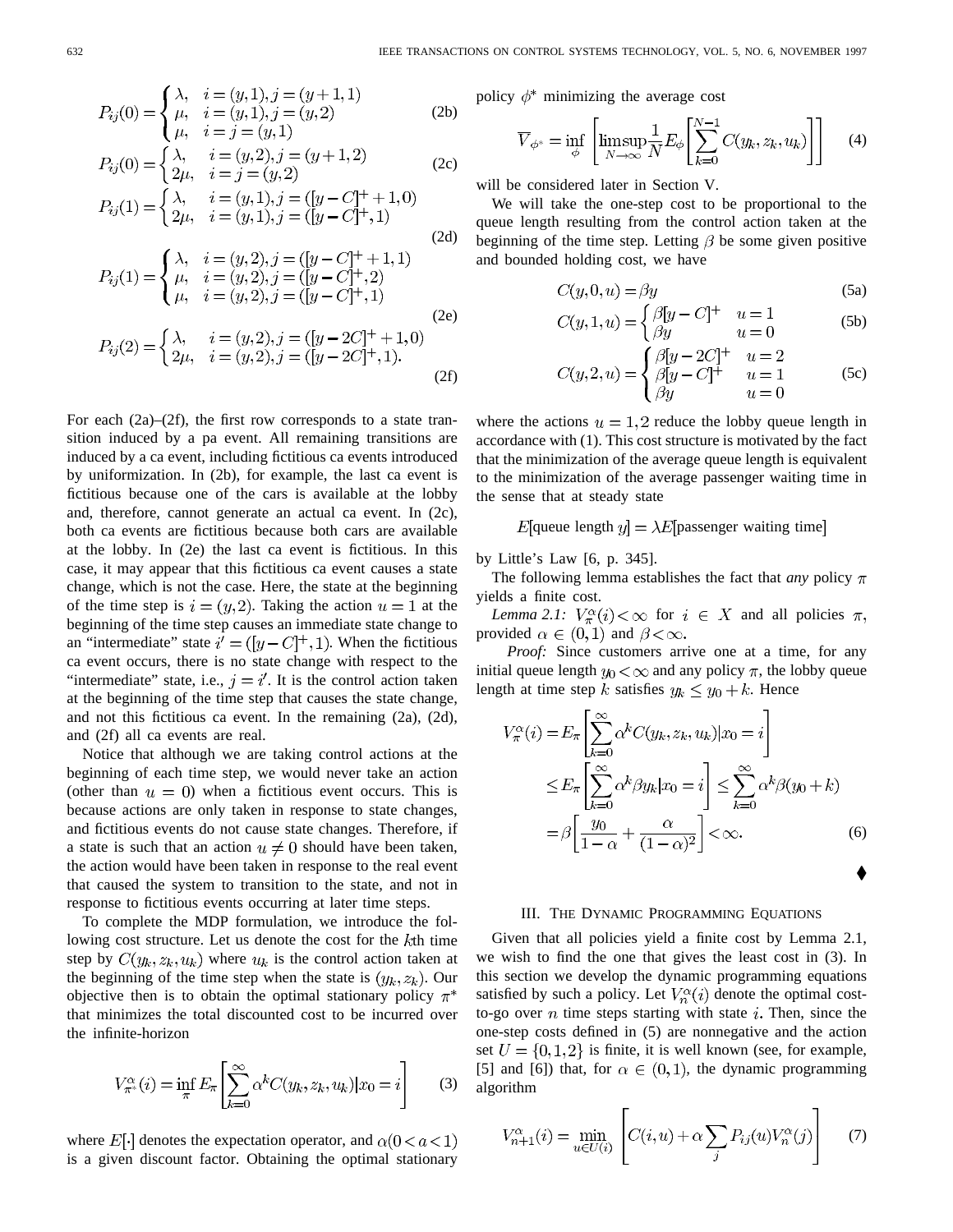with  $V_0^{\alpha}(i) = 0$  converges to the optimal value function, i.e.,

$$
V_{\pi^*}^{\alpha}(i) = \lim_{n \to \infty} V_n^{\alpha}(i)
$$
 (8)

and that  $V^{\alpha}_{\pi^*}(i)$  satisfies the optimality equation

$$
V_{\pi^*}^{\alpha}(i) = \min_{u \in U(i)} \left[ C(i, u) + \alpha \sum_j P_{ij}(u) V_{\pi^*}^{\alpha}(j) \right].
$$
 (9)

Moreover, under the same conditions, there is an optimal stationary policy obtained through

$$
u^*(i) = \arg\min_{u \in U(i)} \left[ C(i, u) + \alpha \sum_j P_{ij}(i) V_{\pi^*}^{\alpha}(j) \right]. \quad (10)
$$

Using the state transition probabilities (2a)–(2f) and the state transition costs (5a)–(5c), we can obtain dynamic programming equations of the form (7) as follows. First, for states of the form  $(y, 0)$ , no cars are available so the only admissible action is  $u = 0$  (do nothing), i.e.,

$$
V_{n+1}^{\alpha}(y,0) = \beta y + \alpha \lambda V_n^{\alpha}(y+1,0) + 2\alpha \mu V_n^{\alpha}(y,1).
$$
 (11a)

In (11a), as will be the case in all the dynamic programming equations to follow, the first term is the one-step cost, the second term corresponds to a pa event, and all remaining terms correspond to ca events.

Similarly, for states of the form  $(y, 1)$ , there is one car available and the control action is to either hold it waiting for more passengers to arrive  $(u = 0)$  or dispatch it  $(u = 1)$ , i.e.,

$$
V_{n+1}^{\alpha}(y,1)
$$
  
= min { $\beta y$  +  $\alpha \lambda V_n^{\alpha}(y+1,1)$  +  $\alpha \mu V_n^{\alpha}(y,2)$   
+ $\alpha \mu V_n^{\alpha}(y,1)$   
 $\beta[y - C]^+ + \alpha \lambda V_n^{\alpha}([y - C]^+ + 1,0) + 2\alpha \mu V_n^{\alpha}([y - C]^+,1)$  }. (11b)

The first term in the bracket in (11b) corresponds to holding the car, and the second corresponds to dispatching the car. Also, note that in the first term, one of the ca events is fictitious and causes no state change, since only one car is busy. In the second term, however, both ca events are real: one car was already busy at the beginning of the time step, and the other was made busy when it was dispatched at the beginning of the time step.

Finally, for states of the form  $(y, 2)$ , all actions are admissible, i.e., hold both cars  $(u = 0)$ , load and dispatch one of them  $(u = 1)$ , or load and dispatch both of them  $(u = 2)$ , and we get  $(u = 2)$ 

$$
V_{n+1}^{\alpha}(y, 2)
$$
  
= min { $\beta y$  +  $\alpha \lambda V_n^{\alpha}(y + 1, 2)$  +  $2\alpha \mu V_n^{\alpha}(y, 2)$   
 $\cdot \beta[y - C]^+ + \alpha \lambda V_n^{\alpha}([y - C]^+ + 1, 1)$   
+  $\alpha \mu V_n^{\alpha}([y - C]^+, 2)$   
+  $\alpha \mu V_n^{\alpha}([y - C]^+, 1)$   
 $\beta[y - 2C]^+ + \alpha \lambda V_n^{\alpha}([y - 2C]^+ + 2\alpha \mu V_n^{\alpha}([y - 2C]^+, 1)).$  (11c)

The first term in the bracket above corresponds to holding both cars (hence, both ca events are fictitious), the second to dispatching one of the cars (in which case only the ca event corresponding to the elevator that was dispatched at the beginning of the time step is a real one), and the third to dispatching both cars (hence, both ca events are real).

Using the dynamic programming equations (11a)–(11c) above, the optimal dispatching policy can be obtained from the dynamic programming algorithm (7) by letting  $n \to \infty$ . Finding the optimal dispatching policy this way, however, is prohibitive in terms of the computational and memory requirements, especially since the dynamic programming algorithm must be solved, and the optimal policy stored, for each set of system parameters  $\{\beta, \lambda, \mu, C, \alpha\}$  of interest. In what follows, we show that the optimal policy for each such set can be parameterized in terms a few thresholds.

#### IV. STRUCTURE OF THE OPTIMAL POLICY

In this section we use the dynamic programming equations (11a)–(11c) to show that the structure of the optimal policy minimizing the total discounted cost in (3) is a threshold policy. In the next section we extend the result to the average cost case. We begin (Section IV-A) by presenting some lemmas and corollaries concerning properties of the optimal value function  $V_{\pi}^{\alpha}(x)$ . The optimality of a threshold policy follows directly from the corollaries (Section IV-B). To save space and aid readability, proofs for the lemmas and corollaries are contained in the Appendixes.

In the discussion to follow, we will use a simplified notation for the dynamic programming equations (11a)–(11c). To do so, set

$$
A_{0,n}(y) = \beta y + \alpha \lambda V_n^{\alpha}(y+1,0) + 2\alpha \mu V_n^{\alpha}(y,1)
$$

so that (11a) is rewritten as

$$
V_{n+1}^{\alpha}(y,0) = A_{0,n}(y). \tag{12a}
$$

Similarly, in (11b) let  $A_{1,n}(y)$  and  $B_{1,n}(y)$  denote the two terms in the min bracket, respectively, and in (11c) let  $A_{2,n}(y), B_{2,n}(y)$ , and  $C_{2,n}(y)$  denote the three terms in the min bracket, respectively, so that we can write

$$
V_{n+1}^{\alpha}(y,1) = \min\{A_{1,n}(y), B_{1,n}(y)\}\tag{12b}
$$

and

$$
V_{n+1}^{\alpha}(y,2) = \min\{A_{2,n}(y), B_{2,n}(y), C_{2,n}(y)\}.
$$
 (12c)

In addition, we will find it useful to define

$$
A_0(y) = \lim_{n \to \infty} A_{0,n}(y)
$$
  
\n
$$
A_1(y) = \lim_{n \to \infty} A_{1,n}(y), \quad B_1(y) = \lim_{n \to \infty} B_{1,n}(y)
$$
  
\n
$$
A_2(y) = \lim_{n \to \infty} A_{2,n}(y), \quad B_2(y) = \lim_{n \to \infty} B_{2,n}(y)
$$
  
\n
$$
C_2(y) = \lim_{n \to \infty} C_{2,n}(y)
$$
\n(13)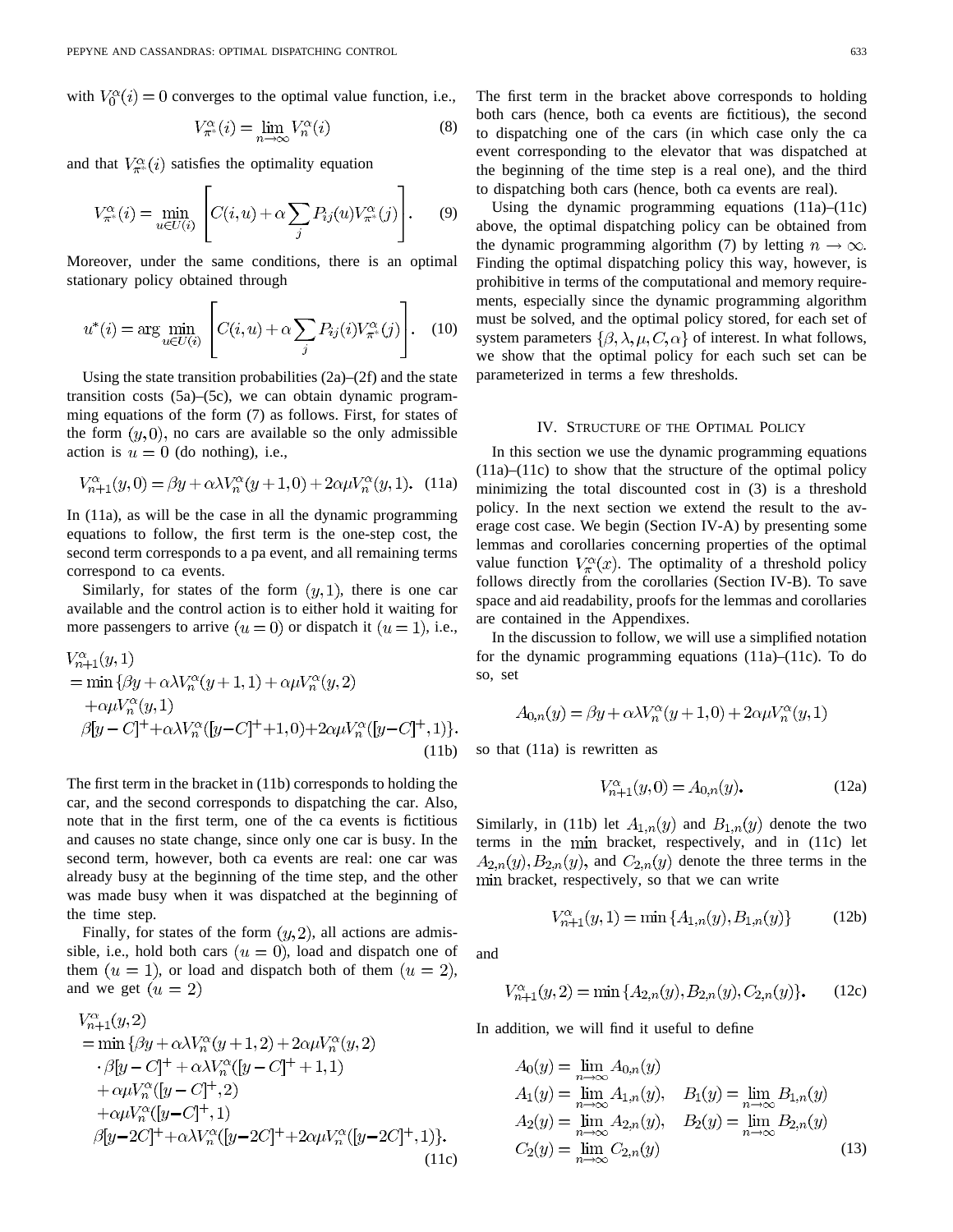so that, in view of (8), the optimality (9) for states of the form  $(y,0),(y,1)$ , and  $(y,2)$  becomes

$$
V_{\pi^*}^{\alpha}(y,0) = A_0(y)
$$
 (14a)

$$
V_{\pi^*}^{\alpha}(y,1) = \min\{A_1(y), B_1(y)\}\tag{14b}
$$

$$
C_{\pi^*}^{\alpha}(y,2) = \min\{A_2(y), B_2(y), C_2(y)\}\tag{14c}
$$

We use the notation above with the understanding that each term on the right in (12) and (14) is also dependent on  $\beta, \lambda, C, \mu$ , and  $\alpha$ . For notational compactness, however, we will omit these dependencies.

#### *A. Properties of the Value Function*

We begin by presenting five lemmas concerning the properties of the optimal value function in (9). Proofs for the lemmas are contained in Appendix A.

*Lemma 4.1:*  $V_{\pi^*}^{\alpha}(y+1,z) \geq V_{\pi^*}^{\alpha}(y,z)$  for all  $y, z$ .

This lemma states that the value function  $V_{\pi}^{\alpha}(x)$  is nondecreasing in the queue length  $y$ . Intuitively, the greater the number of waiting passengers, the greater the rate of cost accumulation, and, therefore, the greater the cost-to-go becomes.

*Lemma 4.2:*  $V_{\pi^*}^{\alpha}(y,0) \geq V_{\pi^*}^{\alpha}(y,1) \geq V_{\pi^*}^{\alpha}(y,2)$  for all y.

This lemma indicates that there is an ordering among the value functions, imposed by  $z$ . For a fixed queue length, the greater the number of available cars  $z$ , the smaller the cost-togo is. This is a consequence of the fact that the queue length, and thus the rate of cost accumulation, can be reduced as more cars become available: by dispatching, the queue length and hence the rate of cost accumulation is reduced.

*Lemma 4.3:*  $V_{\pi^*}^{\alpha}(y+C,1) \geq V_{\pi^*}^{\alpha}(y,0)$  for all  $y \geq C$ . *Lemma 4.4:*  $V_{\pi^*}^{\alpha}(y+C,2) \geq V_{\pi^*}^{\alpha}(y,1)$  for all  $y \geq C$ . *Lemma 4.5:*  $V_{\pi^*}^{\alpha}(y+2C, 2) \ge V_{\pi^*}^{\alpha}(y, 0)$  for all  $y \ge 2C$ .

These three lemmas show a relationship between the number of available cars  $z$  and the car capacity C. Consider Lemma 4.3 for example: taking the action  $u = 1$  from the state  $(y+C,1)$ immediately puts the system in the state  $(y, 0)$  from which the only admissible action is to hold the car. Thus, the cost-to-go for the state  $(y+C,1)$  can never be less than the cost-to-go for the state  $(y, 0)$ , and if  $u = 0$  from the state  $(y + C, 1)$ the cost can only be greater. The other two lemmas have a similar interpretation.

A set of corollaries can be derived from the above lemmas. These corollaries serve to reveal the structure of the optimal dispatching policy. Proofs for the corollaries are contained in Appendix B.

*Corollary 4.1:*  $A_1(y) - B_1(y)$  is strictly increasing for all  $0 \leq y < C$ .

*Corollary 4.2:*  $A_1(y) > B_1(y)$  for all  $y \ge C$ .

These two corollaries give the structure of the optimal policy for states of the form  $(y, 1)$  as illustrated in Fig. 2. When the queue length is less than the car capacity, Corollary 4.1 asserts that  $A_1(y) - B_1(y)$  is strictly increasing in the queue length  $y$ . From (14b), recall that the optimal control action is  $u^*(y) = 0$  if  $A_1(y) \leq B_1(y)$  and  $u^*(y) = 1$  otherwise. These facts imply the existence of a threshold  $\theta_{1,1}^*$  such that if  $y \leq \theta_{1,1}^*$  then  $A_1(y) - B_1(y)$  is negative and hence  $u^*(y) = 0$ 



Fig. 2. Summarizing Corollaries 4.1 and 4.2.

(Region I), and if  $y > \theta_{1,1}^*$  then  $A_1(y) - B_1(y)$  is positive and hence  $u^*(y) = 1$  (Region II). For queue lengths greater than the car capacity, i.e.,  $y \ge C$ , Corollary 4.2 simply asserts that  $u^*(y) = 1$  (Region III), i.e., a car should always be dispatched in this case.

The next five corollaries give the structure of the optimal policy for states of the form  $(y, 2)$ .

*Corollary 4.3:*  $C_2(y) - B_2(y)$  is a nonnegative constant independent of y for all  $y \leq C$ .

*Corollary 4.4:*  $A_2(y) - B_2(y)$  is strictly increasing for all  $u\!<\!C$ .

*Corollary 4.5:*  $A_2(y) > B_2(y)$  for all  $y \ge C$ .

*Corollary 4.6:*  $B_2(y) - C_2(y)$  is strictly increasing for all  $C < y < 2C$ .

*Corollary 4.7:*  $A_2(y) > C_2(y)$  and  $B_2(y) > C_2(y)$  for all  $\overline{u}$  $> 2C$ .

The corollaries above can be interpreted with the help of Fig. 3. As was the case for states of the form  $(y, 1)$ , Fig. 3 illustrates how states of the form  $(y, 2)$  also admit a threshold policy. These states, however, have two thresholds, one for dispatching one car, and another for dispatching both cars. When the queue length is less than the car capacity  $C$ , Corollary 4.3 asserts that  $B_2(y) \le C_2(y)$ , i.e.,  $C_2(y)$  is never the smallest term in (14c). By Corollary 4.4, we also have that  $A_2(y) - B_2(y)$  is increasing in y. This implies the existence of a threshold  $\theta_{2,1}^*$  below which  $A_2(y)$  is the smallest term in (14c) and  $u^*(y) = 0$  (Region I), and above which,  $B_2(y)$ is the smallest and  $u^*(y) = 1$  (Region II). For queue lengths in the range  $C \le y < 2C$ , we have by Corollary 4.5 that  $B_2(y)$  is always smaller than  $A_2(y)$ , and by Corollary 4.6 that  $B_2(y) - C_2(y)$  is increasing in y. This gives a threshold  $\theta_{2,2}^*$  below which  $B_2(y)$  is the smallest term in (14c) and  $u^*(y) = 1$  (Region III), and above which  $C_2(y)$  is the smallest and  $u^*(y) = 2$  (Region IV). Finally, by Corollary 4.7, when the queue length exceeds twice the elevator capacity, we have  $A_2(y) \ge C_2(y)$  and  $B_2(y) \ge C_2(y)$ , which implies that  $C_2(y)$ is the smallest term, i.e.,  $u^*(y) = 2$  (Region V).

# *B. Optimality of a Threshold Policy*

Based on the lemmas and their corollaries above, we are now in a position to formally state the optimality of a threshold policy for the discounted cost criterion (3).

*Theorem:* For  $\alpha \in (0,1)$  and a bounded positive holding cost  $\beta$ , the optimal dispatching policy yielding the minimal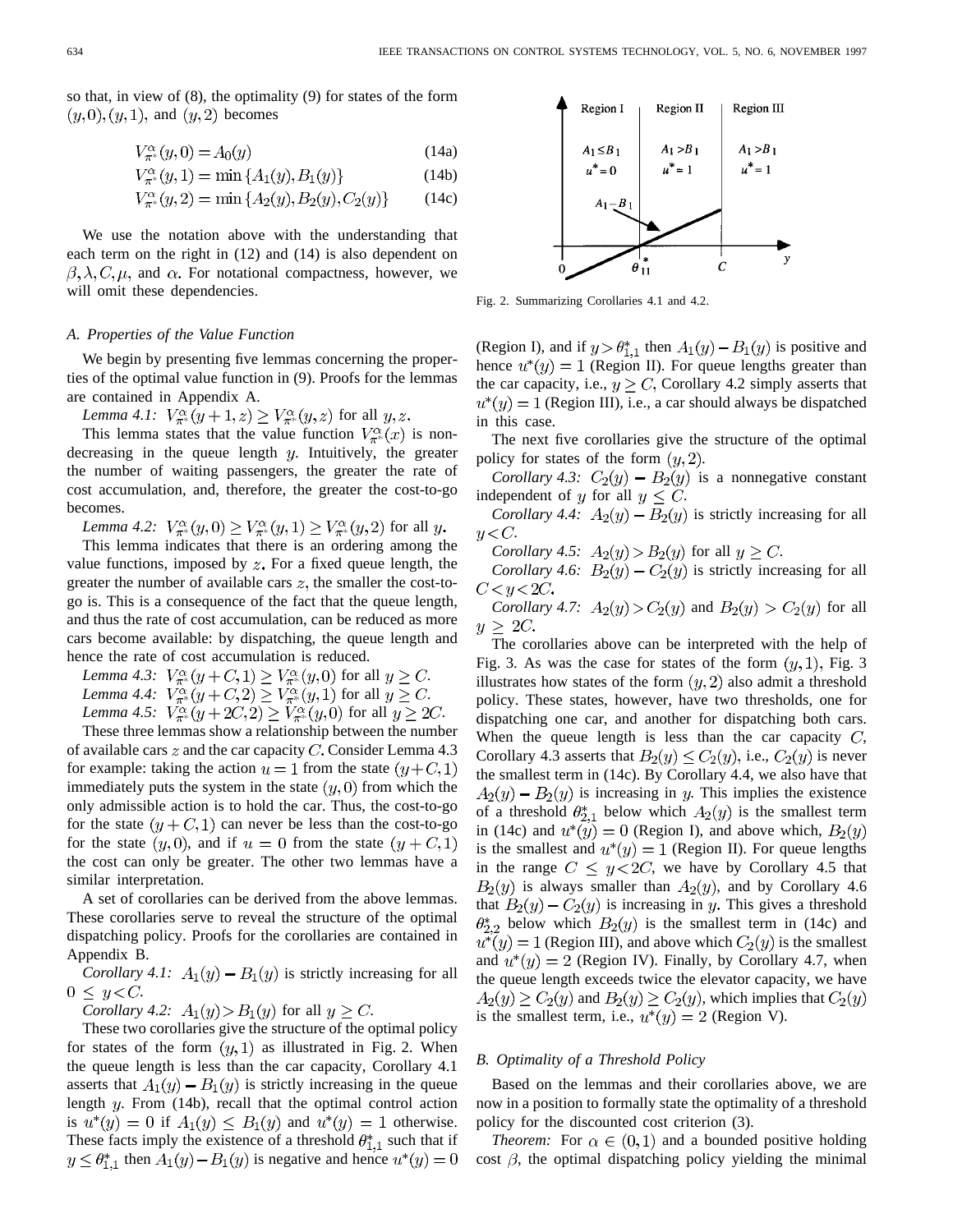

Fig. 3. Summarizing Corollaries 4.3–4.7.

total discounted cost in (3) is a threshold policy. That is, for  $z = 1, \dots, N$  and  $i = 1, \dots, z$  there exist thresholds  $\theta_{z,i}^*(\beta,\lambda,\mu,\alpha)$  such that  $(i-1)C < \theta_{z,i}^*(\beta,\lambda,\mu,\alpha) \leq iC$  and

$$
u^*(y, z) = \begin{cases} z & y \ge \theta_{z, z}^* \\ z - 1 & \theta_{z, z - 1}^* \le y < \theta_{z, z}^* \\ \vdots & \vdots \\ 0 & y < \theta_{z, 1}^* \end{cases}
$$
 (15)

Moreover, only  $N$  thresholds are required, since the following holds:

$$
\theta_{z,i}^* = \theta_{z-1,i-1}^* + C, \qquad z = 2, \cdots, N \quad i = 2, \cdots, z.
$$
\n(16)

*Proof (2-car case):* For the two-car case, we have  $0 < \theta_{1,1}^* \le C, 0 < \theta_{2,1}^* \le C, C < \theta_{2,2}^* \le 2C$  and

$$
u^*(y,1) = \begin{cases} 1 & y \ge \theta_{1,1}^* \\ 0 & y < \theta_{1,1}^* \end{cases}
$$

$$
u^*(y,2) = \begin{cases} 2 & y \ge \theta_{2,2}^* \\ 1 & \theta_{2,1}^* \le y < \theta_{2,2}^* \\ 0 & y < \theta_{2,1}^* \end{cases}
$$
(17)

Moreover,

$$
\theta_{2,2}^* = \theta_{1,1}^* + C. \tag{18}
$$

The proof of (17) follows directly from Corollaries 4.1–4.7. To prove (18), we note that the threshold  $\theta_{1,1}^*$  is the value of y corresponding to the zero crossing of  $A_1(y) - B_1(y)$ (Fig. 2), and  $\theta_{2,2}^*$  is the value of y corresponding to the zero crossing of  $B_2(y) - C_2(y)$  (Fig. 3). Then, comparing (11c) with (11b) we observe that  $B_{2,n}(y+C) = A_{1,n}(y)$  and  $C_{2,n}(y+C) = B_{1,n}(y)$ , and the result follows.

Although the proof above is only for the case of two cars, it should be clear at this point how to extend the result to the  $N > 2$  car case. Each additional car adds an extra admissible control action and corresponding dynamic programming equation. In each dynamic programming equation there will be an additional ca term for each car added. The method of proof is exactly the same. The only complication in extending to the  $N > 2$  car case is the inevitable notational burden.

The optimality of a threshold policy is an intuitively appealing result. For instance, when only one car is available and the queue length exceeds the car's capacity, it makes sense to dispatch this car immediately. It also makes sense to dispatch only one car when the number of waiting passengers is less than the elevator capacity: dispatching with both cars only partially full, when one elevator could have served the entire queue, would leave those passengers who arrive before the cars return waiting longer and accumulating costs. For such situations, the optimal policy is obvious. The intuition behind the general threshold policy lies in seeking to match the service rate to the pa rate.

Several remarks about the theorem are in order. First, throughout our analysis, we have assumed that a measure of the queue length is available, and that only one car is loaded at a time. To implement the threshold policy in practice, however, one does not need to measure the queue length. All that is needed is the number of passengers in each car, and as mentioned in Section I, many elevator systems already have on-board scales or light sensors to count the number of passengers in each car. In addition, as explained in Section II-B, the requirement that one car is loaded at a time is easily enforced using the so called "next car" feature. Next, (16) is a very attractive property of the optimal dispatching policy. In general, the total number of thresholds is given by  $(1+2+\cdots+N)$ . As indicated by (16), however, only N of these thresholds actually need to be determined to implement the policy. When using the "next car'" feature, the most convienient set of thresholds to use is  $\{\theta_{1,1}^*, \theta_{2,1}^*, \dots, \theta_{N,1}^*\},$ because these are the thresholds that tell us when to dispatch the designated "next car."

#### V. EXTENSION TO THE AVERAGE COST CASE

In this section our objective is to find the optimal stationary policy  $\phi^*$  minimizing the average cost criterion defined in (4). Under certain conditions, this can be done by showing that the properties of the optimal policy derived for the discounted cost criterion in (3) are retained as the discount factor  $\alpha \rightarrow 1$ . In particular, it is known [23, p. 289] that if the one-step costs are nonnegative, and there is an initial state  $i_o \in X$  and some finite constant  $K$  such that

$$
|V_{\pi^*}^{\alpha}(i) - V_{\pi^*}^{\alpha}(i_0)| \le K \tag{19}
$$

for all  $\alpha \in (0,1)$  and all states  $i \in X$  then, 1) there is a optimal stationary policy  $\phi^*$ ; 2) the average cost for the optimal policy is given by

$$
c = \overline{V}(\phi^*) = \lim_{\alpha \to 1} (1 - \alpha) V_{\pi^*}^{\alpha}(i_0)
$$
 (20)

and 3) there is a bounded function  $h(i)$  that satisfies the following optimality equation:

$$
c + h(i) = \min_{u \in U(i)} \left[ C(i, u) + \sum_{j} P_{ij}(u)h(j) \right]
$$
 (21)

where

$$
h(i) = \lim_{\alpha \to 1} \left[ V_{\pi^*}^{\alpha}(i) - V_{\pi^*}^{\alpha}(i_0) \right]. \tag{22}
$$

For the uppeak dispatching problem, defined in the previous sections, the one step costs (5a)–(5c) are nonnegative, and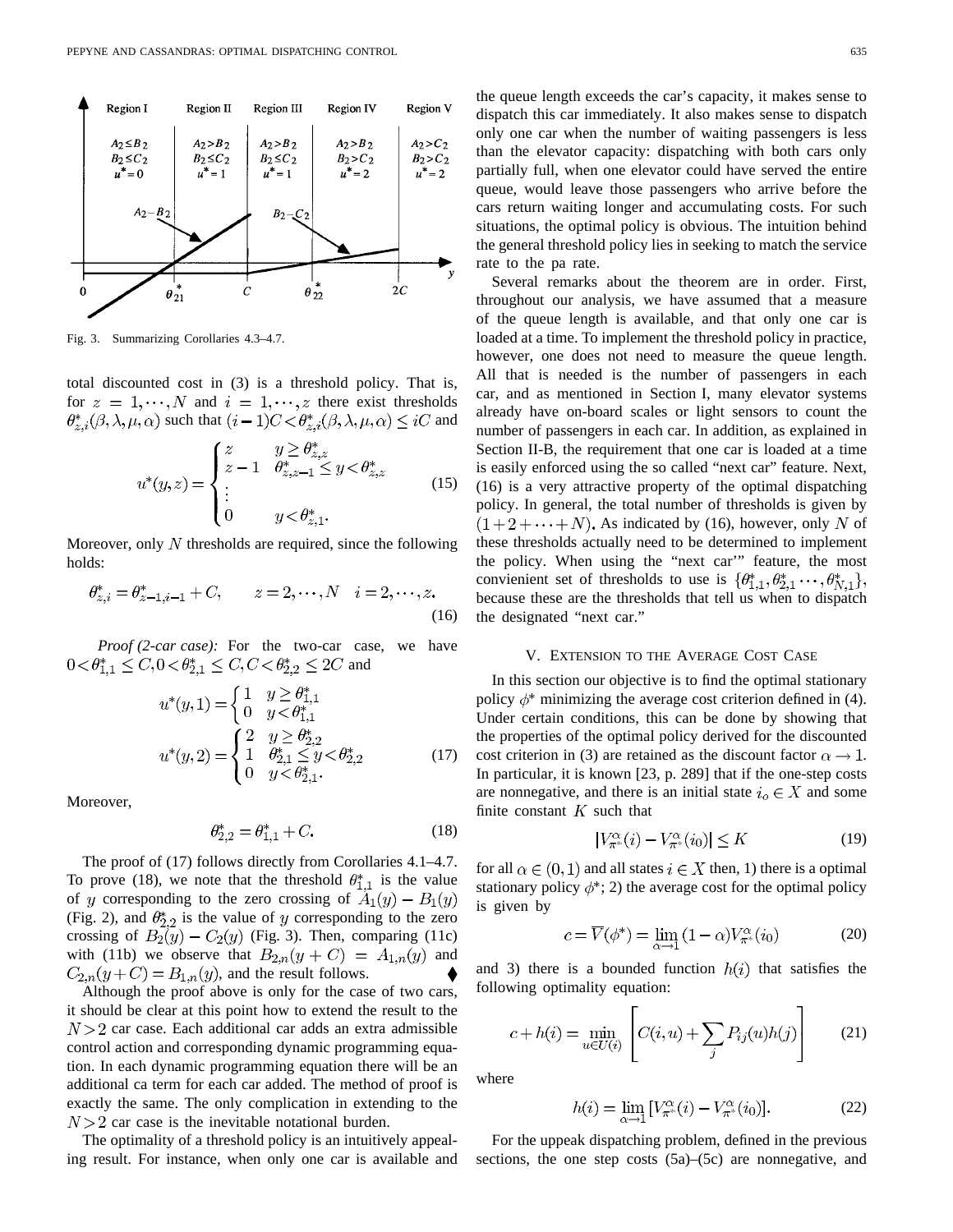Lemma 2.1 guarantees that condition (19) is satisfied. Hence, we can use the results above to obtain the optimal stationary policy for the average cost case. Equation (21) implies that  $h(i)$  has the same properties as the value function  $V_{\pi^*}^{\alpha}(i)$ for the discounted case. Specifically,  $h(i)$  satisfies Lemmas 4.1–4.5. Moreover, the optimality equation (21), is nothing more than the dynamic programming (9) for the discounted cost case with a discount factor  $\alpha = 1$  and a constant c added to the left-hand side. Since each of the corollaries, which give the structure of the optimal policy, involve taking differences, it is not hard to see that  $h(i)$  also satisfies Corollaries 4.1–4.7. We conclude, therefore, that the structure of the optimal policy for the average cost case is also a threshold policy. In general, however, the thresholds for the average cost case are different than the thresholds for the discounted cost case.

#### VI. EXAMPLES

In this section we present several examples to illustrate our previous analysis. For the first example (Section VI-A) we numerically solve the dynamic programming algorithm for a two-car discounted cost case and generate plots analogous to Figs. 2 and 3. For the second example (Section VI-B) we simulate the two-car case and perform an exhaustive search for the optimal values of the thresholds minimizing the average passenger waiting time for two different pa rates. This example shows that the thresholds change with different pa rates, and that there can be a significant performance penalty when the thresholds are chosen arbitrarily. As a final example (Section VI-C), we solve the dynamic programming equations for a four-car discounted cost case to show how the results extend to the  $N > 2$  car situation.

#### *A. Two-Car Discounted Cost Example*

In this example we numerically solve the dynamic programming algorithm (7) for the case of two identical cars each with capacity  $C = 10$  passengers and service rates of  $\mu = 5$ trips each 5 min, a pa rate of  $\lambda = 30$  passengers each 5 min, a total event rate of  $\gamma = \lambda + 2\mu = 40$ , and a holding cost  $\beta = 1$ . To numerically solve the algorithm, we had to assume a finite lobby queue limited to 100 waiting passengers. Passengers arriving when the lobby queue is full, are turned away. Because the pa rate is relatively low, limiting the queue length to 100 passengers does not seriously affect the infinite capacity assumption.

With a discount factor of  $\alpha = 0.99$ , the dynamic programming algorithm is well converged after 200 iterations. Fig. 4(a) shows a plot of the "switching function"  $A_1(y) - B_2(y)$  (c.f., Fig. 2) from which it can be seen that the optimal threshold for dispatching an elevator when  $z = 1$  for this example is  $\theta_{1,1}^* = 4$ . Fig. 4(b) shows plots of  $A_2(y) - B_2(y)$  and  $(B_2(y) - C_2(y)$  (c.f., Fig. 3) from which it can be seen that the threshold for dispatching one elevator when  $z = 2$  is  $\theta_{2,1}^* = 3$  and the threshold for dispatching both elevators is  $\theta_{2,2}^{*^2} = 14 = \theta_{1,1}^* + C$  as expected from (16).

 $\overline{A}$  point to notice is that the thresholds for dispatching one car are usually different depending on the number of available cars. In this example, as is often the case, we have  $\theta_{1,1}^* > \theta_{2,1}^*$ .



Fig. 4. Plots giving the optimal thresholds for a two car example obtained by numerically solving the dynamic programming algorithm (compare with Figs. 2 and 3, respectively).

#### *B. Two-Car Average Cost Example*

For this two-car example, brute-force simulation is used to find the optimal thresholds minimizing the average passenger waiting time. To perform the example, we developed a discrete-event simulator of a two-car elevator system. In the simulator, passengers arrive one at a time according to a Poisson process at rate  $\lambda$  to a finite lobby queue capable of holding 100 passengers. The time of arrival of each passenger is recorded. Each elevator has a capacity of  $C = 10$ passengers. A dispatching policy with two thresholds  $\theta_1, \theta_2$ is used. The dispatching policy works as follows: When one car is available  $(z = 1)$  and the queue length  $y \ge \theta_1$ , then up to  $C = 10$  passengers are immediately loaded and one elevator is dispatched; when  $z = 2$  and  $y \ge \theta_2$ , then if  $y \le C$ one car is immediately loaded and dispatched, otherwise up to  $2C = 20$  passengers are immediately loaded and both cars are dispatched. For each car, the service time is a random variable drawn from an exponential distribution with a rate of  $\mu = 5$  trips each 5-min interval. Passengers load first in–first out (FIFO) into the cars. The passenger waiting time is the time interval from the passenger's time of arrival to the lobby queue up until the time the car serving the passenger is dispatched. At the beginning of each run,  $y = 0$  and  $z = 2$ .

Response surfaces showing the average passenger waiting time for arrival rates of  $\lambda = 30$  passengers each 5 min and  $\lambda = 45$  passengers each 5 min are shown in Figs. 5 and 6, respectively. The response surfaces  $J(\theta_1, \theta_2)$  are plots of the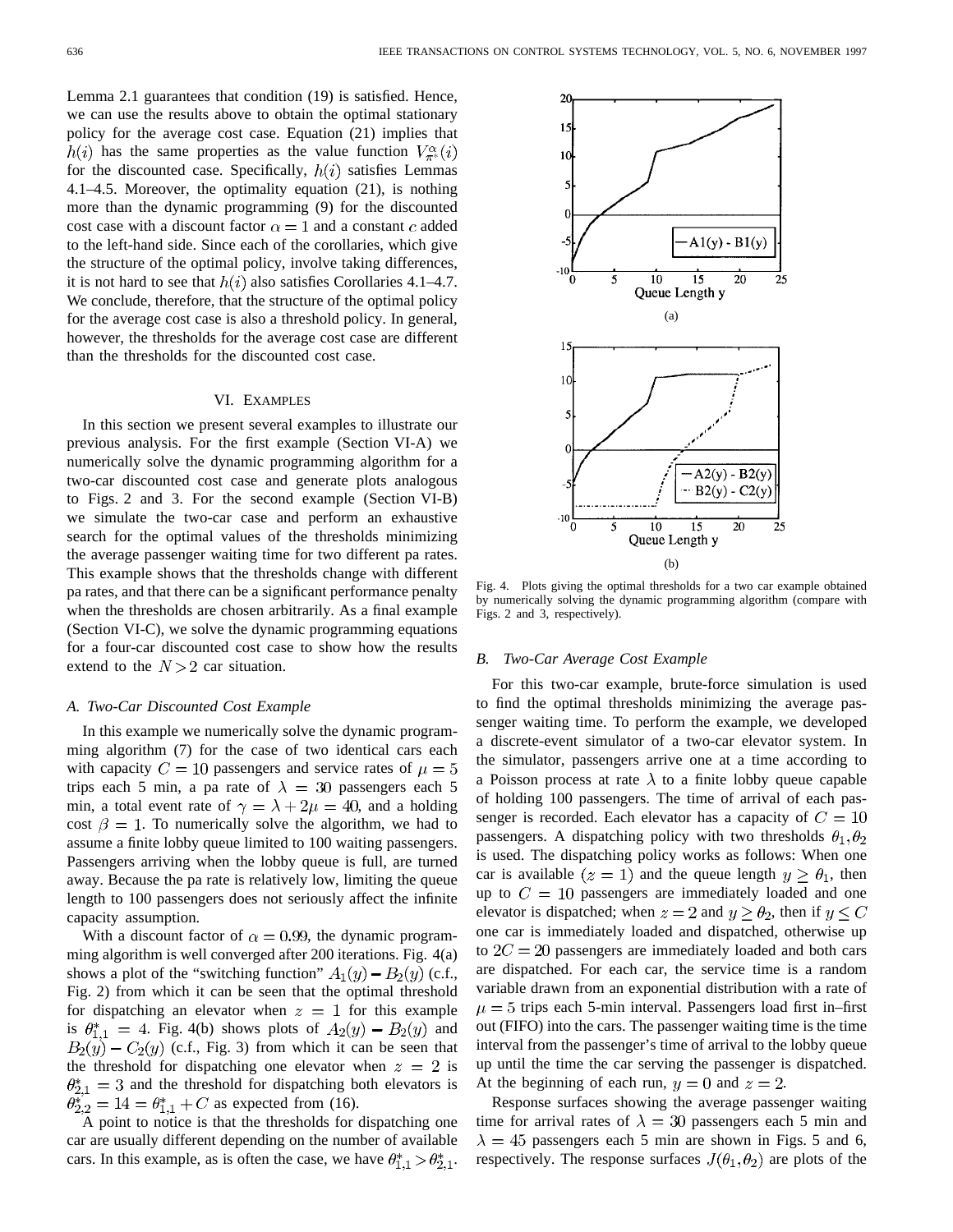average passenger waiting time on the z axis, the threshold  $\theta_1$ on the x axis, and the threshold  $\theta_2$  on the y axis. Each point on the response surface is obtained by averaging the passenger waiting times over ten simulation runs, with each simulation run serving 10 000 passengers (i.e., each point represents the waiting times averaged over 100 000 passengers).

From Fig. 5, the optimal thresholds minimizing the average passenger waiting time occur at  $\theta_1^* = \theta_2^* = 4$ . This differs from the discounted cost case in Example 1 where the thresholds for the same arrival rate were found to be  $\theta_1^* = 4, \theta_2^* = 3$ . This is to be expected, because although the value functions in the average and discounted cost case have the same properties, in general, they do not have the same numerical values and the corresponding thresholds are different.

At the optimal thresholds, the average passenger waiting time is 23.61 s. The worst waiting time at this arrival rate, is 45.46 s when  $\theta_1 = \theta_2 = 10,93\%$  longer than the optimal wait. In Section I we mentioned two simple uppeak dispatching policies, one that dispatches as soon as one passenger enters an elevator, and another that waits for an elevator to fill to half its capacity or a 20-s timer to expire. Dispatching when the first passenger enters is equivalent to a policy with  $\theta_1 = \theta_2 = 1$ , which gives a waiting time of 29.15 s, 23% longer than the optimal wait. For the half-capacity plus 20-s time-out policy, we cannot exactly estimate the waiting time from Fig. 5 because it is not possible to asses the effect the 20-s time-out would have. Choosing equal thresholds  $\theta_1 = \theta_2 = 5 = C/2$ , however, gives a waiting time of 25.72 s, 9% longer than the optimal wait.

Fig. 6 shows that the optimal thresholds for a higher pa rate of  $\lambda = 45$  passengers each 5 min is  $\theta_1^* = 7, \theta_2^* = 4$ . At this arrival rate, we have  $\theta_1^* > \theta_2^*$  which is often the case.

At the optimal thresholds, the average waiting time for the higher arrival rate is 26.77 s. The worst waiting time is 36.58 s when  $\theta_1 = 1, \theta_2 = 2, 37\%$  longer than the optimal wait. Comparing with the simple policy of dispatching when the first passenger enters an elevator (i.e.,  $\theta_1 = \theta_2 = 1$ ) gives a waiting time of 35.99 s, 34% longer than the optimal wait. The half capacity plus 20-s time-out (neglecting the effect of the time-out, i.e.,  $\theta_1 = \theta_2 = 5 = C/2$  gives a waiting time of 28.33 s, 6% longer than the optimal wait. To summarize, this example demonstrates that 1) the optimal thresholds change with the pa rate and 2) the "bowl" shape of the response curve suggests a potentially substantial penalty for choosing the wrong thresholds. This points to the need for a dispatching controller with the ability to *adapt* the thresholds to changes in the system operating conditions (i.e., the pa rate). In a followup paper, we will demonstrate such an adaptive dispatching controller based on the theory and the ideas of sample path constructability [6].

#### *C. Four-Car Discounted Cost Example*

For this final example, we numerically solve the dynamic programming algorithm for a four-car system to show how the results developed in this paper extend to the  $N > 2$  car case. In this example, each car has a capacity of  $C = 10$ passengers and a service rate of  $\mu = 5$  trips each 5 min, the



Fig. 5. Response surface for a pa rate of  $\lambda = 30$  passengers each 5 min. Here, the minimum waiting time of 23.61 s is obtained with  $\theta_1^* = \theta_2^* = 4$ .



Fig. 6. Response surface for a pa rate of  $\lambda = 45$  passengers each 5 min. Here, the minimum waiting time of 26.77 s is obtained with  $\theta_1^* = 7$ ,  $\theta_2^* = 4$ .

pa rate is  $\lambda = 30$  passengers each 5 min, the total event rate is  $\gamma = \lambda + 4\mu = 50$ , the holding cost is  $\beta = 1$ , and the discount factor is  $\alpha = 0.99$ . The reader can verify that the optimality equations for the four-car case are given by

$$
V_{\pi^*}^{\alpha}(y,0) = \beta y + \frac{\alpha \lambda}{\gamma} V_{\pi^*}^{\alpha}(y+1,0) + 4 \frac{\alpha \mu}{\gamma} V_{\pi^*}^{\alpha}(y,1)
$$
  
=  $A_0(y)$   

$$
V_{\pi^*}^{\alpha}(y,1) = \min \left\{ \beta y + \frac{\alpha \lambda}{\gamma} V_{\pi^*}^{\alpha}(y+1,1) + \frac{\alpha \mu}{\gamma} V_{\pi^*}^{\alpha}(y,1) + 3 \frac{\alpha \mu}{\gamma} V_{\pi^*}^{\alpha}(y,2), \right\}
$$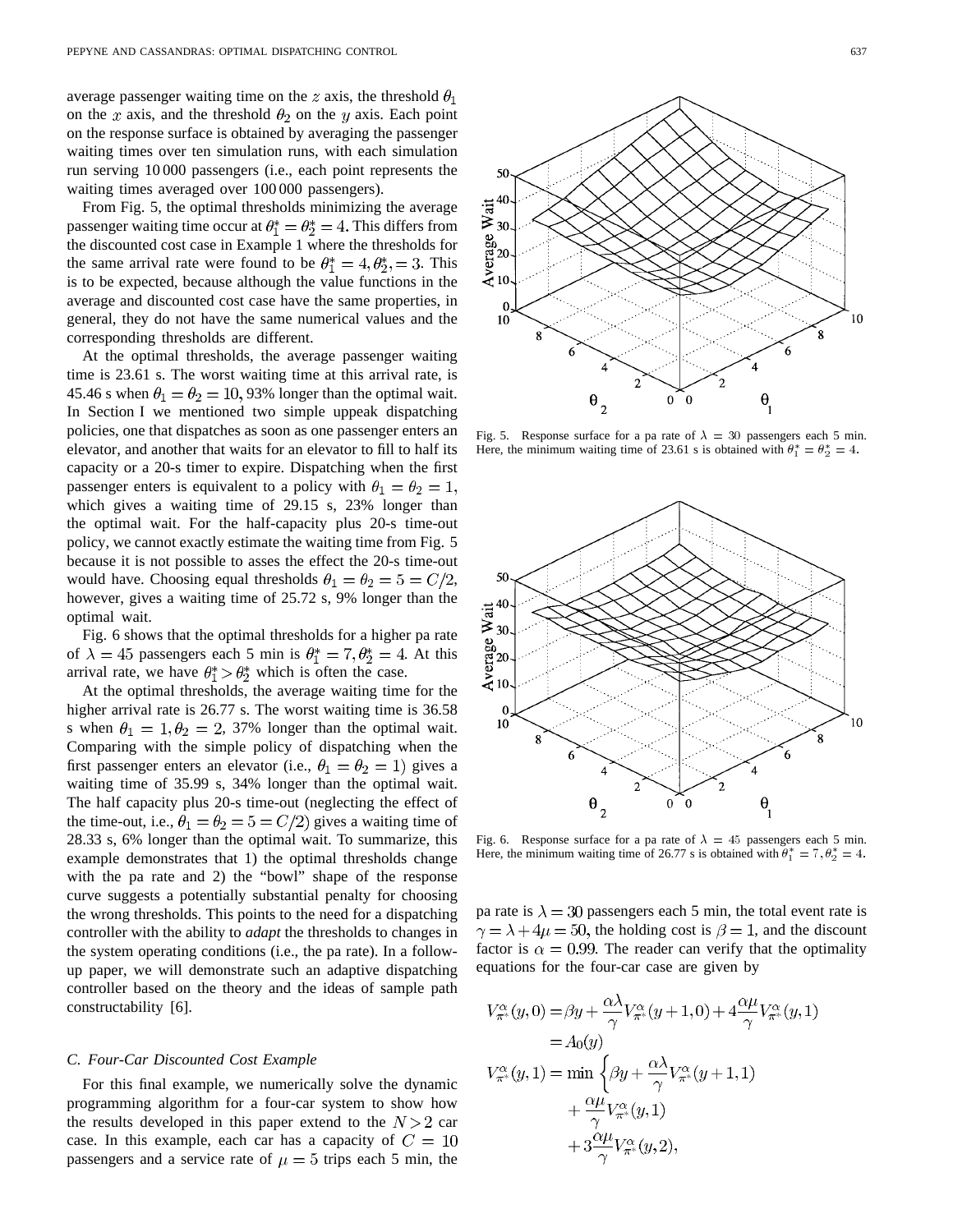$\sim$ 

$$
\beta[y - C]^{+} + \frac{\alpha \lambda}{\gamma} V_{\pi}^{\alpha} ([y - C]^{+} + 1, )
$$
\n
$$
+ 4 \frac{\alpha \mu}{\gamma} V_{\pi}^{\alpha} ([y - C]^{+} + 1, )
$$
\n
$$
= \min \{A_{1}(y), B_{1}(y)\}
$$
\n
$$
V_{\pi}^{\alpha} (y, 2) = \min \left\{\beta y + \frac{\alpha \lambda}{\gamma} V_{\pi}^{\alpha} (y + 1, 2)
$$
\n
$$
+ 2 \frac{\alpha \mu}{\gamma} V_{\pi}^{\alpha} (y, 2) + 2 \frac{\alpha \mu}{\gamma} V_{\pi}^{\alpha} (y, 3),
$$
\n
$$
\beta[y - C]^{+} + \frac{\alpha \lambda}{\gamma} V_{\pi}^{\alpha} ([y - C]^{+} + 1, 1)
$$
\n
$$
+ \frac{\alpha \mu}{\gamma} V_{\pi}^{\alpha} ([y - C]^{+}, 1)
$$
\n
$$
+ 3 \frac{\alpha \mu}{\gamma} V_{\pi}^{\alpha} ([y - C]^{+}, 1)
$$
\n
$$
+ 3 \frac{\alpha \mu}{\gamma} V_{\pi}^{\alpha} ([y - 2C]^{+} + 1, 0)
$$
\n
$$
+ 4 \frac{\alpha \mu}{\gamma} V_{\pi}^{\alpha} ([y - 2C]^{+}, 1) \}
$$
\n
$$
= \min \{A_{2}(y), B_{2}(y), C_{2}(y) \}
$$
\n
$$
V_{\pi}^{\alpha} (y, 3) = \min \left\{\beta y + \frac{\alpha \lambda}{\gamma} V_{\pi}^{\alpha} (y + 1, 3)
$$
\n
$$
+ 3 \frac{\alpha \mu}{\gamma} V_{\pi}^{\alpha} (y, 3) + \frac{\alpha \mu}{\gamma} V_{\pi}^{\alpha} (y, 4),
$$
\n
$$
\beta[y - C]^{+} + \frac{\alpha \lambda}{\gamma} V_{\pi}^{\alpha} (y, 4),
$$
\n
$$
\beta[y - C]^{+} + \frac{\alpha \lambda}{\gamma} V_{\pi}^{\alpha} (y - C]^{+}, 2)
$$
\n
$$
+ 2 \frac{\alpha \mu}{\gamma} V_{\pi}^{\alpha} ([y - C]^{
$$

 $\sim$   $\pm$   $\sim$   $\sim$ 

$$
\beta[y - 3C]^+ + \frac{\alpha \lambda}{\gamma} V_{\pi^*}^{\alpha} ([y - 3C]^+ + 1, 1) \n+ \frac{\alpha \mu}{\gamma} V_{\pi^*}^{\alpha} ([y - 3C]^+, 1) \n+ 3 \frac{\alpha \mu}{\gamma} V_{\pi^*}^{\alpha} ([y - 3C]^+, 2), \n\beta[y - 4C]^+ + \frac{\alpha \lambda}{\gamma} V_{\pi^*}^{\alpha} ([y - 4C]^+ + 1, 0) \n+ 4 \frac{\alpha \mu}{\gamma} V_{\pi^*}^{\alpha} ([y - 4C]^+, 1) \}\n= \min \{A_4(y), B_4(y), C_4(y), D_4(y), E_4(y)\}
$$

Fig.  $7(a)$ –(d) show the plots of all the switching functions involved to determine the thresholds for the four-car case. Fig. 7(a) gives the threshold  $\theta_{1,1}^* = 2$ , Fig. 7(b) gives the thresholds  $\theta_{2,1}^* = 2, \theta_{2,2}^* = 12$ , Fig. 7(c) gives the thresholds , and Fig. 7(d) gives the thresholds  $\theta_{4,1}^* = 1, \theta_{4,2}^* = 11, \theta_{4,3}^* = 22, \theta_{4,4}^* = 32$ . Note that (16) is satisfied in all cases.

### VII. CONCLUSIONS

In this paper we represented the uppeak elevator dispatching problem as a batch service queueing system and used dynamic programming to show that the optimal policy minimizing the discounted or average passenger waiting time is a thresholdbased policy. An attractive property of the policy is that the number of thresholds that must be determined is linear in the number of cars. Also attractive is that implementation of the policy does not require knowledge of the lobby queue length. All that is required is knowledge of the number of available cars at the first floor and the number of passengers inside one car. Since most elevator systems have sensors giving the locations of the cars, and since many also have weight sensors or light sensors to estimate the number of passengers inside each car, the threshold policy can be easily implemented. Since our results do not give numerical values for the thresholds, the remaining challenge is to determine them. One way to obtain the thresholds is by solving the dynamic programming equations. Since the thresholds change as a function of several parameters including the pa rate, this would require solving many dynamic programming problems for each anticipated pa rate. Another approach is to use one of several reinforcement learning algorithms such as  $TD(\lambda)$  [21] or  $Q$ -learning [24]. A potential problem with these methods, however, is their slow convergence. The method we suggest for determining the thresholds is a scheme based on perturbation analysis and sample path constructability [6], [9], [11]. In a forthcoming paper, we will present such a scheme and show how it can be used to rapidly determine the optimal thresholds on-line in a model-free manner that uses only observable state information. Finally, we note that since many transportation systems can be modeled as multiple bulk server queueing systems (for example, airport shuttle busses, or the shipment of parcels or military supplies) our results can also be applied to those systems.

#### APPENDIX A

#### PROOFS OF LEMMAS 4.1–4.5

This appendix contains the proofs for Lemmas 4.1–4.5. We know from Section III that the dynamic programming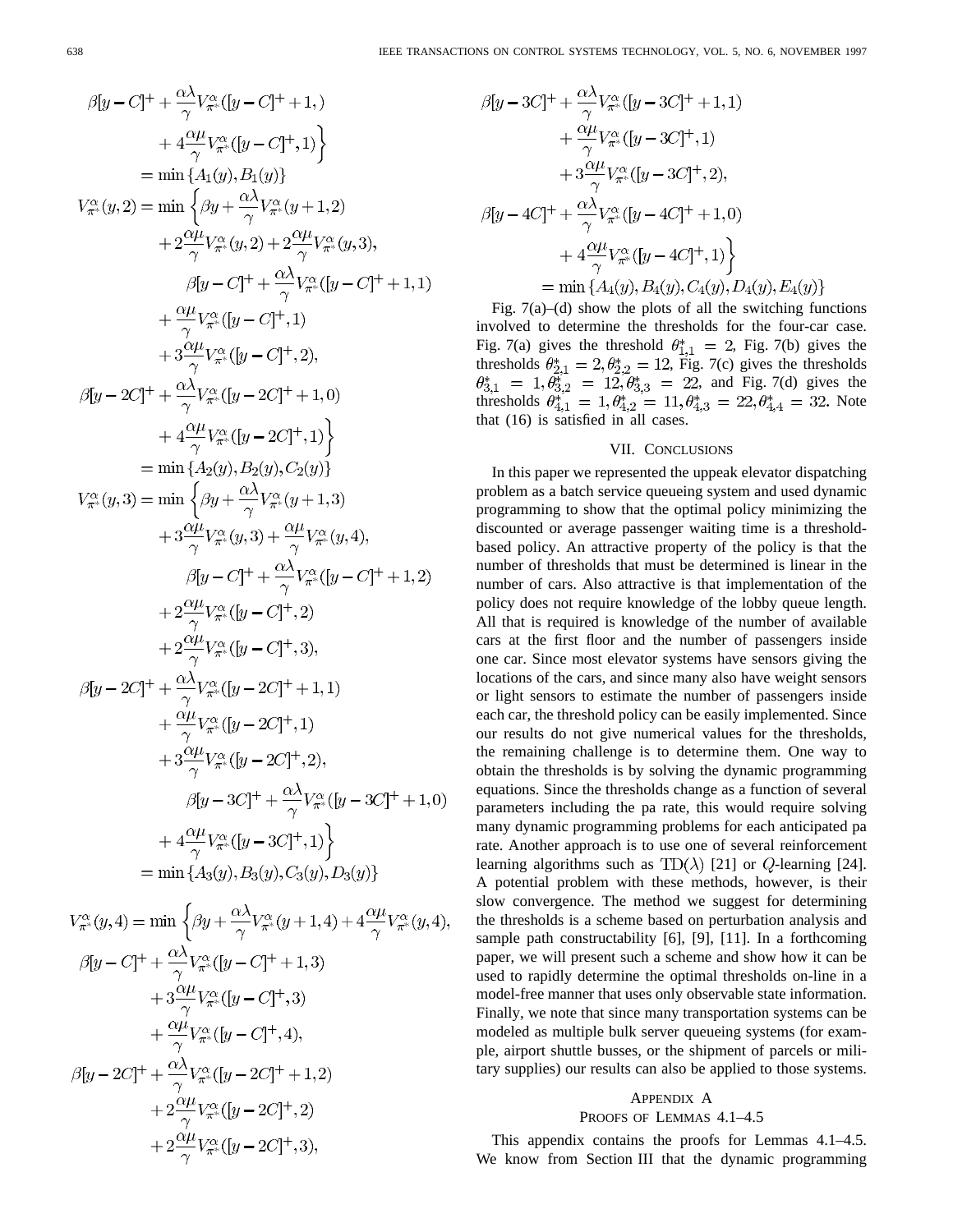

Fig. 7. Switching curves giving the optimal thresholds for a four-car example.

algorithm (7) converges to the optimal value function as  $n \to \infty$ . To prove the properties of the optimal value function  $V^{\alpha}_{\pi^*}(x)$ , therefore, it suffices to establish that  $V^{\alpha}_n(x)$  satisfies the same properties for all  $n$ . This is accomplished through mathematical induction on the update step  $n$  of the dynamic programming algorithm.

*Proof of Lemma 4.1:* Since  $V_{\pi^*}^{\alpha}(x) = \lim_{n \to \infty} V_n^{\alpha}(x)$ , it suffices to show that  $V_n^{\alpha}(y+1,z) \geq V_n^{\alpha}(y,z)$  for all  $n = 1, 2, \cdots$  This is accomplished by induction on n.

First, for  $n = 1$ , since  $V_0^{\alpha}(x) = 0$ , we immediately have from (11a)

$$
V_1^{\alpha}(y+1,0) = \beta(y+1) > \beta y = (y,0).
$$

Observing that  $y \geq [y - C]^+ \geq [y - 2C]^+$  and that it follows from (11b) and (11c) that

$$
V_1^{\alpha}(y+1,1) = \beta[y+1-C]^+ \le \beta[y-C]^+ = V_1^{\alpha}(y,1)
$$
  
\n
$$
V_1^{\alpha}(y+1,2) = \beta[y+1-2C]^+ \ge \beta[y-2C]^+ = V_1^{\alpha}(y,2).
$$

Next, for some  $n > 1$ , the induction hypothesis is  $V_n^{\alpha}(y +$  $f(x, z) \leq V_n^{\alpha}(y, z)$  for all  $y, z$  and it remains to show that  $V_{n+1}^{\alpha}(y+1,z) \geq V_{n+1}^{\alpha}(y,z)$  for all  $y, z$ .

1) For  $z = 0$ , (11a) gives

$$
V_{n+1}^{\alpha}(y+1,0) - V_{n+1}^{\alpha}(y,0)
$$
  
=  $\beta + \alpha \lambda [V_n^{\alpha}(y+2,0) - V_n^{\alpha}(y+1,0)]$   
+  $2\alpha \mu [V_n^{\alpha}(y+1,1) - V_n^{\alpha}(y,1)] > 0$ 

from which it immediately follows that  $V_{\pi^*}^{\alpha}(y+1,0) \geq$  $V^{\alpha}_{\pi^*}(y,0).$ 

2) For  $z = 1$ , (11b) with the notation of (12b) gives

$$
V_{n+1}^{\alpha}(y+1,1) - V_{n+1}^{\alpha}(y,1)
$$
  
= min { $A_1(y+1), B_{1,n}(y+1)$ }  
- min { $A_{1,n}(y), B_{1,n}(y)$ }. (A.1)

Using the induction hypothesis we have

$$
A_{1,n}(y+1) - A_{1,n}(y)
$$
  
=  $\beta + \alpha \lambda [V_n^{\alpha}(y+2,1) - V_n^{\alpha}(y+1,1)]$   
+  $\alpha \mu [V_n^{\alpha}(y+1,2) - V_n^{\alpha}(y,2)]$   
+  $\alpha \mu [V_n^{\alpha}(y+1,1) - V_n^{\alpha}(y,1)] > 0.$  (A.2)

Recalling that  $[y+1-C]^+ \geq [y-C]^+$  we also get

$$
B_{1,n}(y+1) - B_{1,n}(y)
$$
  
=  $\beta[y+1-C]^+ - \beta[y-C]^+$   
+  $\alpha\lambda[V_n^{\alpha}([y+1-C]^+ + 1,0)$   
-  $V_n^{\alpha}([y-C]^+ + 1,0)$ ]  
+  $2\alpha\mu[V_n^{\alpha}([y+1-C]^+,1)$   
-  $V_n^{\alpha}([y-C]^+,1)] \ge 0.$  (A.3)

We will make use of  $(A.2)$ – $(A.3)$  to show that  $(A.1)$  is nonnegative (i.e.,  $V_{n+1}^{\alpha}(y+1,1) \geq V_{n+1}^{\alpha}(y,1)$ ). There are four possible cases.

1)  $A_{1,n}(y+1) \leq B_{1,n}(y+1)$  and From (A.2) it follows immediately that (A.1) is nonnegative, i.e.,  $V_{n+1}^{\alpha}(y+1,1) - V_{n+1}^{\alpha}(y,1) = A_{1,n}(y+1) - A_{1,n}(y) \ge 0.$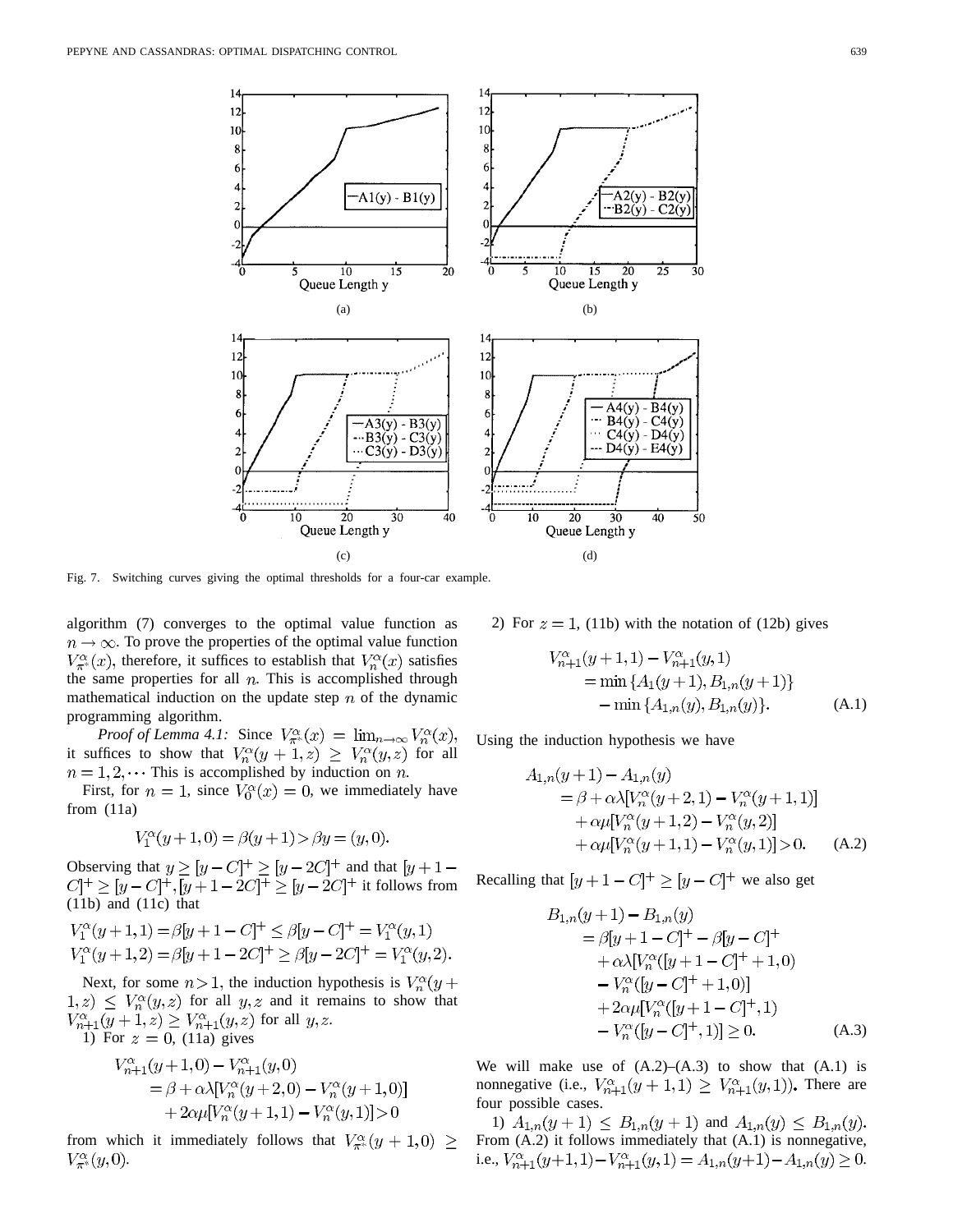2)  $A_{1,n}(y+1) > B_{1,n}(y+1)$  and  $A_{1,n}(y) > B_{1,n}(y)$ . From (A.3) it follows that (A.1) is nonnegative, i.e.,  $V_{n+1}^{\alpha}(y+1,1)$  –  $V_{n+1}^{\alpha}(y,1) = B_{1,n}(y+1) - B_{1,n}(y) \geq 0.$ 

3)  $A_{1,n}(y+1) \leq B_{1,n}(y+1)$  and  $A_{1,n}(y) > B_{1,n}(y)$ . In this case

$$
V_{n+1}^{\alpha}(y+1,1) - V_{n+1}^{\alpha}(y,1)
$$
  
=  $A_{1,n}(y+1) - B_{1,n}(y) \ge A_{1,n}(y) - B_{1,n}(y) \ge 0$ 

where the first inequality follows from (A.2) and the second holds by assumption.

4)  $A_{1,n}(y+1) > B_{1,n}(y+1)$  and  $A_{1,n}(y) \leq B_{1,n}(y)$ . In this case  $V_{n+1}^{\alpha}(y+1,1)-V_{n+1}^{\alpha}(y,1)$ 

$$
= B_{1,n}(y+1) - A_{1,n}(y) \ge B_{1,n}(y) - A_{1,n}(y) \ge 0
$$

where the first inequality follows from (A.3) and the second holds by assumption.

Given 1)–4) above, it follows, as in part 1), that,  $V_{\pi^*}^{\alpha}(y +$  $(1,1) \geq V_{\pi^*}^{\alpha}(y,1)$  for all y.

5) Finally, for  $z = 2$ , (11c) with the notation of (12c) gives  $(1 + 4 \alpha)$   $\overline{170}$   $(1 \alpha)$ 

$$
V_{n+1}^{a}(y+1,2) - V_{n+1}^{a}(y,2)
$$
  
= min { $A_{2,n}(y+1), B_{2,n}(y+1), C_{2,n}(y+1)$ }  
- min { $A_{2,n}(y), B_{2,n}(y), C_{2,n}(y)$ }. (A.4)

Using the induction hypothesis we have

$$
A_{2,n}(y+1) - A_{2,n}(y)
$$
  
=  $\beta + \alpha \lambda [V_n^{\alpha}(y+2, 2) - V_n^{\alpha}(y+1, 2)]$   
+  $2\alpha \mu [V_n^{\alpha}(y+1, 2) - V_n^{\alpha}(y, 2)] > 0.$  (A.5)

Recalling that  $[y+1-C]^+ \geq [y-C]^+$  and  $[y+1-2C]^+ \geq$  $[y - 2C]^+$  we also get

$$
B_{2,n}(y+1) - B_{2,n}(y)
$$
  
=  $\beta[y+1-C]^+ - \beta[y-C]^+$   
+  $\alpha\lambda[V_n^{\alpha}([y+1-C]^+ + 1,1)$   
-  $V_n^{\alpha}([y-C]^+ + 1,1)]$   
+  $\alpha\mu[V_n^{\alpha}([y+1,C]^+,2) - V_n^{\alpha}([y-C]^+,2)]$   
+  $\alpha\mu[(V_n^{\alpha}([y+1-C]^+,1) - V_n^{\alpha}([y-C]^+,1)]$   
\ge 0 (A.6)

and

$$
C_{2,n}(y+1) - C_{2,n}(y)
$$
  
=  $\beta[y+1-2C]^+ - \beta[y-2C]^+$   
+  $\alpha\lambda[V_n^{\alpha}([y+1-2C]^++1$   
-  $V_n^{\alpha}([y-2C]^++1,0)] + 2\alpha\mu[V_n^{\alpha}([y+1-2C]^+,1)]-  $V_n^{\alpha}([y-2C]^+,1)] \ge 0.$  (A.7)$ 

Given  $(A.5)$ – $(A.7)$ , we proceed as in part 2) to show that the expression (A.4) is nonnegative for all nine possible cases.

1)  $A_{2,n}(y+1) = \min\{A_{2,n}(y+1), B_{2,n}(y+1), C_{2,n}(y+1)\}$ 1)} and  $A_{2,n}(y) = \min\{A_{2,n}(y), B_{2,n}(y), C_{2,n}(y)\}\$ . It follows immediately from (A.5) that (A.4) is nonnegative.

2)  $B_{2,n}(y+1) = \min\{A_{2,n}(y+1), B_{2,n}(y+1), C_{2,n}(y+1)\}$ 1)} and  $B_{2,n}(y) = \min\{A_{2,n}(y), B_{2,n}(y), C_{2,n}(y)\}\$ . It follows immediately from (A.6) that (A.4) is nonnegative.

3)  $C_{2,n}(y+1) = \min\{A_{2,n}(y+1), B_{2,n}(y+1), C_{2,n}(y+1)\}$ 1)} and  $C_{2,n}(y) = \min\{A_{2,n}(y), B_{2,n}(y), C_{2,n}(y)\}\$ . It follows immediately from (A.7) that (A.4) is nonnegative.

4)  $A_{2,n}(y+1) = \min\{A_{2,n}(y+1), B_{2,n}(y+1), C_{2,n}(y+1)\}$ 1)} and  $B_{2,n}(y) = \min\{A_{2,n}(y), B_{2,n}(y), C_{2,n}(y)\}\$ . In this case, using (A.5) we get

$$
V_{n+1}^{\alpha}(y+1,2) - V_{n+1}^{\alpha}(y,2)
$$
  
=  $A_{2,n}(y+1) - B_{2,n}(y) \ge A_{2,n}(y) - B_{2,n}(y) \ge 0.$ 

5)  $A_{2,n}(y+1) = \min\{A_{2,n}(y+1), B_{2,n}(y+1), C_{2,n}(y+1)\}$ 1)} and  $C_{2,n}(y) = \min\{A_{2,n}(y), B_{2,n}(y), C_{2,n}(y)\}\$ . Proceeding exactly as in 4) we get

$$
V_{n+1}^{\alpha}(y+1,2) - V_{n+1}^{\alpha}(y,2)
$$
  
=  $A_{2,n}(y+1) - C_{2,n}(y) \ge A_{2,n}(y) - C_{2,n}(y) \ge 0.$ 

6)  $B_{2,n}(y+1) = \min\{A_{2,n}(y+1), B_{2,n}(y+1), C_{2,n}(y+1)\}$ 1)} and  $A_{2,n}(y) = \min\{A_{2,n}(y), B_{2,n}(y), C_{2,n}(y)\}\$ . In this case, using (A.6) we get

$$
V_{n+1}^{\alpha}(y+1,2) - V_{n+1}^{\alpha}(y,2)
$$
  
=  $B_{2,n}(y+1) - A_{2,n}(y) \ge B_{2,n}(y) - A_{2,n}(y) \ge 0.$ 

7)  $B_{2,n}(y+1) = \min\{A_{2,n}(y+1), B_{2,n}(y+1), C_{2,n}(y+1)\}$ 1)} and  $C_{2,n}(y) = \min\{A_{2,n}(y), B_{2,n}(y), C_{2,n}(y)\}.$  Proceeding exactly as in 6) we get

$$
V_{n+1}^{\alpha}(y+1,2) - V_{n+1}^{\alpha}(y,2)
$$
  
=  $B_{2,n}(y+1) - C_{2,n}(y) \ge B_{2,n}(y) - C_{2,n}(y) \ge 0.$ 

8)  $C_{2,n}(y+1) = \min\{A_{2,n}(y+1), B_{2,n}(y+1), C_{2,n}(y+1)\}$ 1)} and  $A_{2,n}(y) = \min\{A_{2,n}(y), B_{2,n}, C_{2,n}(y)\}\.$  In this case, using (A.7) we get

$$
V_{n+1}^{\alpha}(y+1,2) - V_{n+1}^{\alpha}(y,2)
$$
  
=  $C_{2,n}(y+1) - A_{2,n}(y) \ge C_{2,n}(y) - A_{2,n}(y) \ge 0.$ 

9)  $C_{2,n}(y+1) = \min\{A_{2,n}(y+1), B_{2,n}(y+1), C_{2,n}(y+1)\}$ 1)} and  $B_{2,n}(y) = \min\{A_{2,n}(y), B_{2,n}(y), C_{2,n}(y)\}\$ . Proceeding exactly as in 8) we get

 $\sim 10^7$ 

$$
V_{n+1}^{\alpha}(y+1,2) - V_{n+1}^{\alpha}(y,2)
$$
  
=  $C_{2,n}(y,2) - B_{2,n}(y) \ge C_{2,n}(y) - B_{2,n}(y) \ge 0.$ 

Given 1)–9) above it follows that  $V^{\alpha}_{\pi^*}(y+1,2) \geq V^{\alpha}_{\pi^*}(y,2)$ for all  $y$ . Combining parts 1)–3) completes the proof of the lemma.

*Proof of Lemma 4.2:* As in Lemma 4.1, it suffices to show that  $V_n^{\alpha}(y,0) \geq V_n^{\alpha}(y,1) \geq V_n^{\alpha}(y,2)$  for all  $n =$  $1, 2, \dots$  This is accomplished by induction on n.

First, for  $n = 1$ , since  $V_0^{\alpha}(x) = 0$ , and  $y \ge [y - C]^+ \ge [y - C]^+$  $2C$ <sup>+</sup>, combining (11a)–(11c) we immediately get  $V_1^{\alpha}(y,0)$  =  $\beta y \ge \beta [y - C]^+ = V_1^{\alpha}(y, 1) \ge \beta [y - 2C]^+ = V_1^{\alpha}(y, 2).$ 

For  $n > 1$ , the induction hypothesis is  $V_n^{\alpha}(y, 0)$  $\geq$  $V_n^{\alpha}(y,1) \geq V_n^{\alpha}(y,2)$  for all y, and it remains to show that  $V_{n+1}^{\alpha}(y,0) \geq V_{n+1}^{\alpha}(y,1) \geq V_{n+1}^{\alpha}(y,2)$  for all y.

1) We begin by comparing the value functions for the states  $(y, 0)$  and  $(y, 1)$  using the notation of (12a) and (12b)

$$
V_{n+1}^{\alpha}(y,0) - V_{n+1}^{\alpha}(y,1)
$$
  
=  $A_{0,n}(y) - \min\{A_{1,n}(y), B_{1,n}(y)\}$ . (A.8)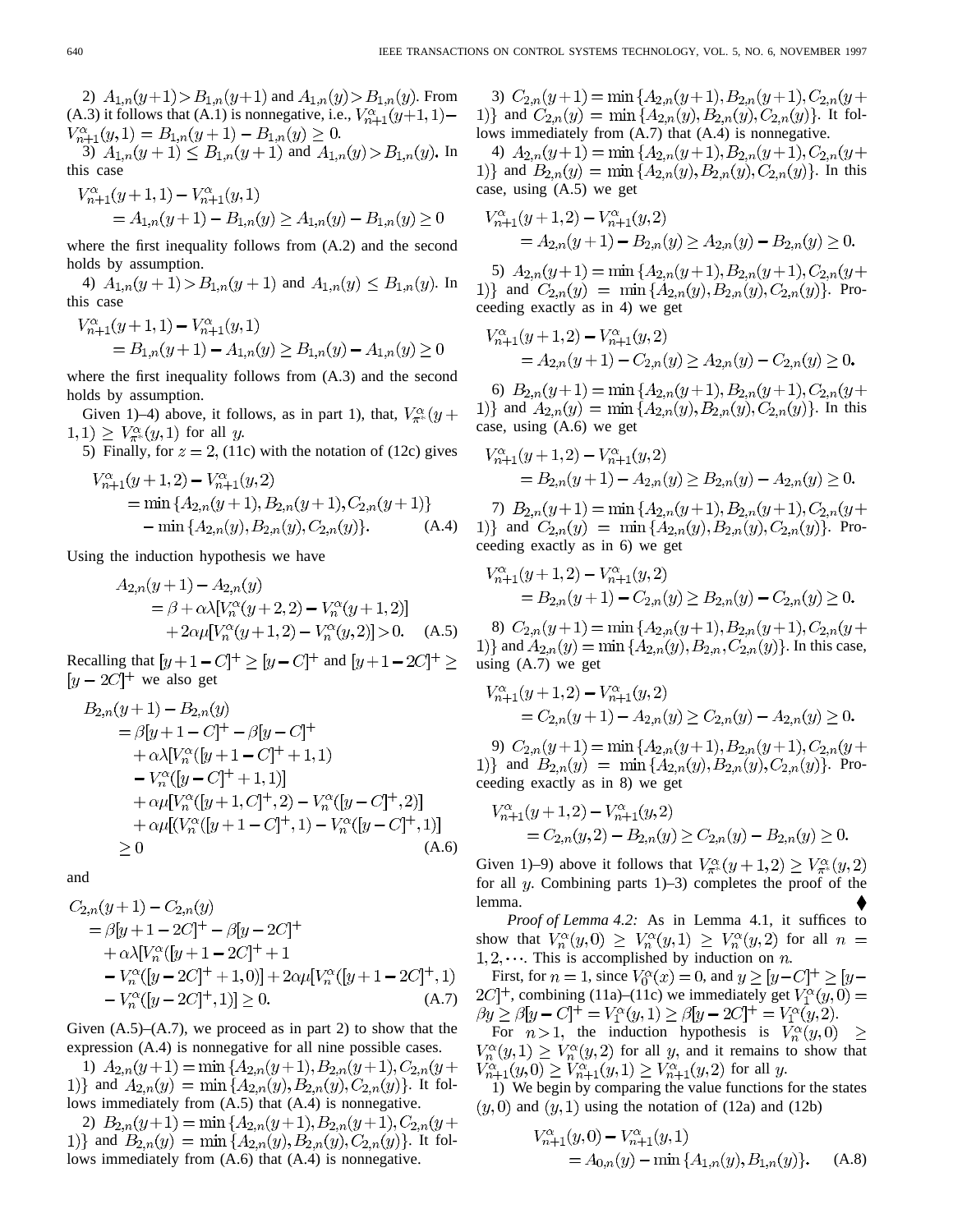From (11a), (11b), and the induction hypothesis we get

$$
A_{0,n}(y) - A_{1,n}(y) = \alpha \lambda [V_n^{\alpha}(y+1,0) - V_n^{\alpha}(y+1,1)]
$$
  
+  $\alpha \mu [V_n^{\alpha}(y,1) - V_n^{\alpha}(y,2)] \ge 0$ 

from which it follows that:

$$
A_{0,n}(y) - \min\{A_{1,n}(y), B_{1,n}(y)\} \ge A_{0,n}(y) - A_{1,n}(y) \ge 0
$$

which establishes the fact that (A.8) is nonnegative.

2) Next we compare the value functions for the states  $(y,1)$ and  $(y, 2)$ 

$$
V_{n+1}^{a}(y-1) - V_{n+1}^{a}(y, 2)
$$
  
= min { $A_{1,n}(y), B_{1,n}(y)$ }  
- min { $A_{2,n}(y), B_{2,n}(y), C_{2,n}(y)$ }. (A.9)

As in part 1), it is straightforward to show using (11b) and (11c) that

$$
A_{1,n}(y) - A_{2,n}(y) \ge 0, \quad B_{1,n}(y) - B_{2,n}(y) \ge 0.
$$

Then, we can show that  $(A.9)$  is nonnegative for all six possible cases that can arise. This is done exactly as in Lemma 4.1 except for the two cases where

$$
C_{2,n}(y) = \min\{A_{2,n}(y), B_{2,n}(y), C_{2,n}(y)\}.
$$

For the case where  $A_{1,n}(y) = \min\{A_{1,n}(y), B_{1,n}(y)\}\)$  we have

$$
V_{n+1}^{\alpha}(y,1) - V_{n+1}^{\alpha}(y,2)
$$
  
=  $A_{1,n}(y,2) - C_{2,n}(y) \ge A_{2,n}(y) - C_{2,n}(y) \ge 0$ 

and for the case where  $B_{1,n}(y) = \min\{A_{1,n}(y), B_{1,n}(y)\}\$  we have

$$
V_{n+1}^{\alpha}(y,1) - V_{n+1}^{\alpha}(y,2)
$$
  
=  $B_{1,n}(y) - C_{2,n}(y) \ge B_{2,n}(y) - C_{2,n}(y) \ge 0.$ 

Combining parts 1) and 2) completes the proof.

*Proof of Lemma 4.3:* As in the previous lemmas, we will use induction on *n* to establish that  $V_n^{\alpha}(y+C,1) \geq V_n^{\alpha}(y,0)$ for all  $y \ge C$  and all  $n = 1, 2, \cdots$ .

For  $n = 1$ , since  $V_0^{\alpha}(x) = 0$ , from (11a) and (11b) we immediately get  $V_1^{\alpha}(y+C,1) = \beta y = V_1^{\alpha}(y,0)$ .

For  $n>1$ , the induction hypothesis is  $V_n^{\alpha}(y+C,1) \geq$  $V_n^{\alpha}(y,0)$  for all  $y \ge C$ , and it remains to show that  $V_{n+1}^{\alpha}(y+)$  $C, 1) - V_{n+1}^{\alpha}(y, 0) \ge 0$  for all  $y \ge C$ .

In the notation of  $(12a)$ – $(12b)$ , we have

$$
V_{n+1}^{\alpha}(y+C,1) - V_{n+1}^{\alpha}(y,0)
$$
  
= min { $A_{1,n}(y+C)$ ,  $B_{1,n}(y+C)$ } -  $A_{0,n}(y)$ .  
(A.10)

From (11a) and (11b), we get

$$
A_{1,n}(y+C) - A_{0,n}(y)
$$
  
=  $\beta C + \alpha \lambda [V_n^{\alpha}(y+C+1,1) - V_n^{\alpha}(y+1,0)]$   
+  $\alpha \mu [V_n^{\alpha}(y+C,2) - V_n^{\alpha}(y,1)]$   
+  $\alpha \mu [V_n^{\alpha}(y+C,1) - V_n^{\alpha}(y,1)] > 0$ 

where we have used the induction hypothesis and the monotonicity in y of  $V_n^{\alpha}(y, z)$  established in Lemma 4.1. Similarly

$$
B_{1,n}(y+C) - A_{0,n}(y)
$$
  
=  $\alpha \lambda [V_n^{\alpha}(y+1,0) - V_n^{\alpha}(y+1,0)]$   
+  $2\alpha \mu [V_n^{\alpha}(y,1) - V_n^{\alpha}(y,1)] = 0.$ 

The last two relationships immediately yield the fact that (A.10) is nonnegative and the proof is complete.

*Proof of Lemma 4.4:* The proof is similar to that of Lemma 4.3, i.e., we proceed by induction to show that  $V_n^{\alpha}(y+C,2) \ge V_n^{\alpha}(y,1)$  for all  $y \ge C$  for all  $n=1,2,\cdots$ . First, for  $n = 1$ , since  $V_0^{\alpha}(x) = 0$ , from (9b)–(9c) we get  $V_1^{\alpha}(y+C,2) = \beta[y-C]^+ = V_1^{\alpha}(y,1).$ 

For  $n > 1$ , the induction hypothesis is  $V_n^{\alpha}(y + C, 2) \geq$  $V_n^{\alpha}(y,1)$  for all  $y \geq C$ , and it remains to show that

$$
V_{n+1}^{\alpha}(y+C,2) \ge V_{n+1}^{\alpha}(y,1) \quad \forall y \ge C.
$$

Using the notation of  $(12b)$ – $(12c)$ , we have

$$
V_n^{\alpha}(y+C,2) - V_n^{\alpha}(y,1)
$$
  
= min { $A_{2,n}(y+C)$ ,  $B_{2,n}(y+C)$ ,  $C_{2,n}(y+C)$ }  
- min { $A_{1,n}(y)$ ,  $B_{1,n}(y)$ }. (A.11)

Using (11b) and (11c) it is straightforward to show using arguments similar to those in the previous lemmas that

$$
A_{2,n}(y+C) - A_{1,n}(y) \ge 0, \quad B_{2,n}(y+C) - B_{1,n}(y) \ge 0.
$$

It now remains to check that (A.11) is nonnegative for all six possible cases that can arise. All cases are straightforward to check, except for the one where

$$
C_{2,n}(y+C)
$$
  
= min { $A_{2,n}(y+C)$ ,  $B_{2,n}(y+C)$ ,  $C_{2,n}(y+C)$ }.  
(A.12)

Comparing (11c) with (11b) we observe that  $C_{2,n}(y+C)$  =  $B_{1,n}(y)$  and  $B_{2,n}(y+C) = A_{1,n}(y)$ . When (A.12) holds, we must have  $C_{2,n}(y+C) \leq B_{2,n}(y+C)$  which implies that  $B_{1,n}(y) \leq A_{1,n}(y)$  and (A.11) becomes

$$
V_n^{\alpha}(y+C,2) - V_n^{\alpha}(y,1) = C_{2,n}(y+C) - B_{1,n}(y) = 0
$$

and the proof is complete.

*Proof of Lemma 4.5:* The result follows directly from the previous two lemmas: For  $y \geq 2C$  we have

$$
V_{\pi^*}^{\alpha}(y+2C,2) \ge V_{\pi^*}^{\alpha}(y+C,1) \ge V_{\pi^*}^{\alpha}(y,0).
$$

# APPENDIX B

# PROOFS FOR COROLLARIES 4.1–4.7

This appendix contains the proofs for Corollaries 4.1–4.7. The corollaries use the notation in (13) and follow from the dynamic programming equations (11) and the lemmas proved in Appendix A.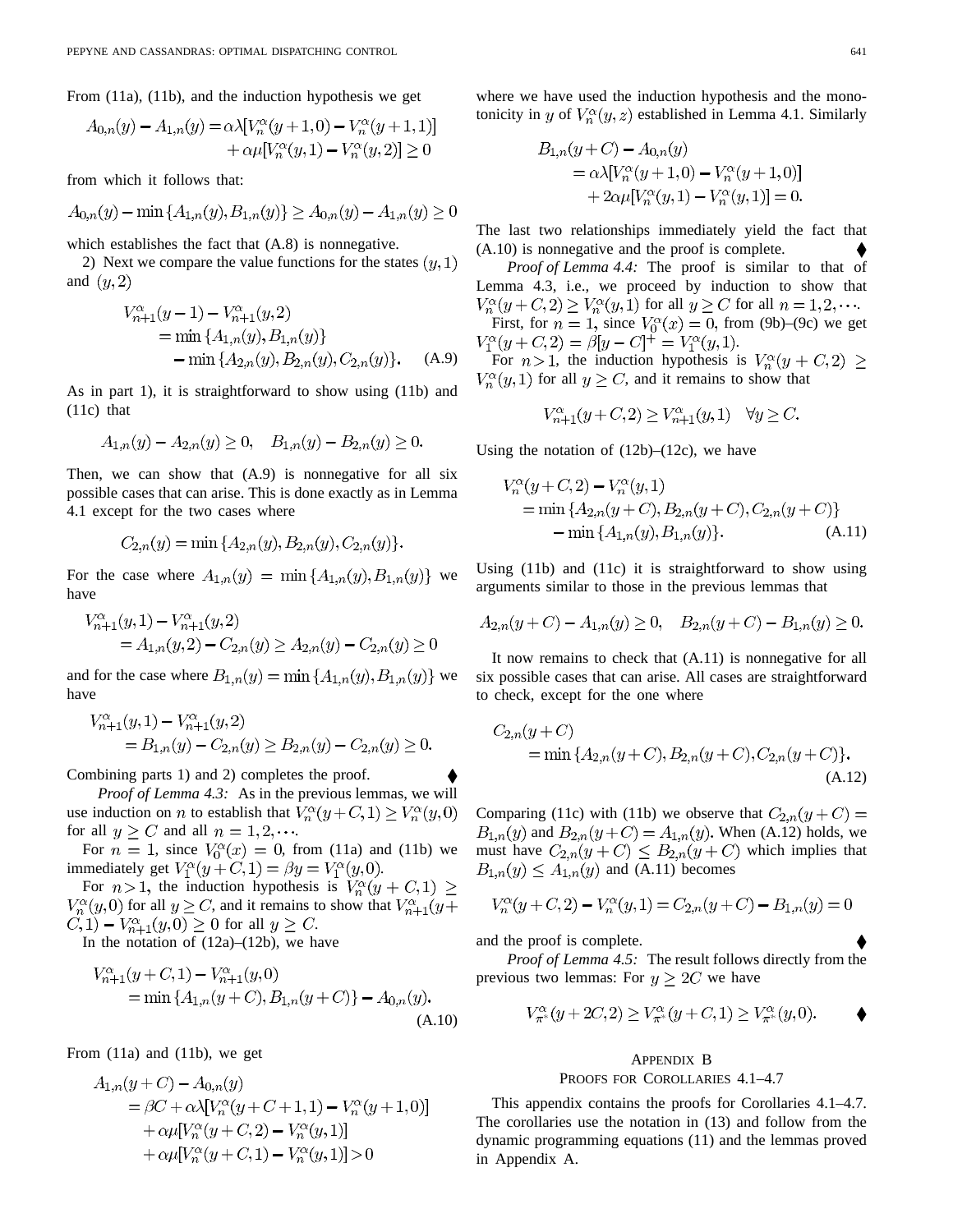*Proof of Corollary 4.1:* For  $0 \le y < C$  we have  $[y C$ <sup>+</sup> = 0 and  $[y+1-C]$ <sup>+</sup> = 0. Let

$$
\Delta_1(y) = [A_1(y+1) - B_1(y+1)] - [A_1(y) - B_1(y)].
$$

It then suffices to show that  $\Delta_1(y) \geq 0$  for  $0 \leq y \leq C$ . From the definitions of  $A_1(y), B_1(y)$  [see (11)–(13)] we get

$$
\Delta_1(y) = \beta + \alpha \lambda [V_{\pi^*}^{\alpha}(y+2,1) - V_{\pi^*}^{\alpha}(y+1,1) + V_{\pi^*}^{\alpha}(1,0) \n- V_{\pi^*}^{\alpha}(1,0)] + \alpha \mu [V_{\pi^*}^{\alpha}(y+1,2) \n- V_{\pi^*}^{\alpha}(y,2) + V_{\pi^*}^{\alpha}(0,1) - V_{\pi^*}^{\alpha}(0,1)] \n+ \alpha \mu [V_{\pi^*}^{\alpha}(y+1,1) - V_{\pi^*}^{\alpha}(y,1) + V_{\pi^*}^{\alpha}(0,1) \n- V_{\pi^*}^{\alpha}(0,1)] > 0
$$

where the inequality is established by using Lemma 4.1.

*Proof of Corollary 4.2:* Since  $[y - C]^+ = y - C$  for  $y \ge C$ , the difference  $A_1(y) - B_1(y)$  becomes

$$
A_1(y) - B_1(y)
$$
  
=  $\beta C + \alpha \lambda [V_{\pi^*}^{\alpha}(y+1,1) - V_{\pi^*}^{\alpha}(y-C+1,0)]$   
+  $\alpha \mu [V_{\pi^*}^{\alpha}(y,2) - V_{\pi^*}^{\alpha}(y-C,1)]$   
+  $\alpha \mu [V_{\pi^*}^{\alpha}(y,1) - V_{\pi^*}^{\alpha}(y-C,1)] > 0$ 

where the inequality is established by applying Lemmas 4.1, 4.3, and 4.4.

*Proof of Corollary 4.3:* Recalling that  $[y - C]^{+} = 0$  and  $[y - 2C]^+ = 0$  when  $y \leq C$ , taking the difference, and using Lemma 4.2 gives

$$
C_2(y) - B_2(y) = \alpha \lambda [V_{\pi^*}^{\alpha}(1,0) - V_{\pi^*}^{\alpha}(1,1)] + \alpha \mu [V_{\pi^*}^{\alpha}(0,1) - V_{\pi^*}^{\alpha}(0,2)] + \alpha \mu [V_{\pi^*}^{\alpha}(0,1) - V_{\pi^*}^{\alpha}(0,1)] \ge 0
$$

which is clearly a nonnegative constant.

*Proof of Corollary 4.4:* Again  $[y-C]^+=0$  when  $y < C$ . If we define  $\Delta_2(y) = [A_2(y+1) - B_2(y+1)] - [A_2(y) - B_2(y)]$ then

$$
\Delta_2(y) = \beta + \alpha \lambda [V_{\pi^*}^{\alpha}(y+2,2) - V_{\pi^*}^{\alpha}(y+1,2)] \n+ 2\alpha \mu [V_{\pi^*}^{\alpha}(y+1,2) - V_{\pi^*}^{\alpha}(y,2)] \n+ \alpha \lambda [V_{\pi^*}^{\alpha}(1,1) - V_{\pi^*}^{\alpha}(1,1)] \n+ \alpha \mu [V_{\pi^*}^{\alpha}(0,2) - V_{\pi^*}^{\alpha}(0,2)] \n+ \alpha \mu [V_{\pi^*}^{\alpha}(0,1) - V_{\pi^*}^{\alpha}(0,1)] > 0
$$

where the inequality is established by applying Lemma  $4.1$ . $\blacklozenge$ 

*Proof of Corollary 4.5:* Since  $[y+1-C]^+=y+1-C$ and  $[y - C]^+ = y - C$  for  $y \ge C$  we can take the difference and use Lemmas 4.1 and 4.4 to establish the inequality

$$
A_2(y) - B_2(y)
$$
  
=  $\beta C + \alpha \lambda [V_{\pi^*}^{\alpha}(y+1,2) - V_{\pi^*}^{\alpha}(y-C+1,1)]$   
+  $\alpha \mu [V_{\pi^*}^{\alpha}(y,2) - V_{\pi^*}^{\alpha}(y-C,2)]$   
+  $\alpha \mu [V_{\pi^*}^{\alpha}(y,2) - V_{\pi^*}^{\alpha}(y-C,1)] > 0.$ 

*Proof of Corollary 4.6:* Recall  $[y - C]^+ = y - C$ ,  $[y + C]^+ = (x - C)^+$  $1 - C$ ] + = y + 1 – C and  $[y - 2C]$  + = 0,  $[y + 1 - 2C]$  + = 0 for  $C < y < 2C$ . If we define  $\Delta_2(y) = [\beta_2(y+1) - C_2(y +$ 1)]  $-[B_2(y) - C_2(y)]$  then, using Lemma 4.1 we get

$$
\Delta_2(y) = \beta + \alpha \lambda [V_{\pi^*}^{\alpha}(y+2-C,1) - V_{\pi^*}^{\alpha}(y+1-C,1)] \n+ \alpha \mu [V_{\pi^*}^{\alpha}(y+1-C,2) - V_{\pi^*}^{\alpha}(y-C,2)] \n+ \alpha \mu [V_{\pi^*}^{\alpha}(y+1-C,1) - V_{\pi^*}^{\alpha}(y-C,1)] \n+ \alpha \mu [V_{\pi^*}^{\alpha}(1,0) - V_{\pi^*}^{\alpha}(1,0)] \n+ 2\alpha \mu [V_{\pi^*}^{\alpha}(0,1) - V_{\pi^*}^{\alpha}(0,1)] > 0.
$$

*Proof of Corollary 4.7:* Since  $[y - C]^+ = y - C$  and for  $y \geq 2C$  we get

$$
A_2(y) - C_2(y)
$$
  
= 2\beta C + \alpha \lambda [V\_{\pi^\*}^{\alpha}(y+1,2) - V\_{\pi^\*}^{\alpha}(y-2C+1,0)]  
+ 2\alpha \mu [V\_{\pi^\*}^{\alpha}(y,2) - V\_{\pi^\*}^{\alpha}(y-2C,1)] > 0

where the inequality is established by applying Lemmas 4.4, and 4.5. Similarly, using Lemmas 4.1, 4.3, and 4.4 gives

$$
B_2(y) - C_2(y)
$$
  
=  $\beta C + \alpha \lambda [V_{\pi^*}^{\alpha}(y - C + 1, 1) - V_{\pi^*}^{\alpha}(y - 2C + 1, 0)]$   
+  $\alpha \mu (V_{\pi^*}^{\alpha}(y - C, 2) - V_{\pi^*}^{\alpha}(y - 2C, 1)]$   
+  $\alpha \mu [V_{\pi^*}^{\alpha}(y - C, 1) - V_{\pi^*}^{\alpha}(y - 2C, 1)] > 0.$ 

#### **REFERENCES**

- [1] N. A. Alexandris, G. C. Barney, and C. J. Harris, "Multicar lift system analysis and design," *Appl. Math. Modeling*, vol. 3, pp. 269–274, Aug. 1979.
- [2] H. Aoki and K. Sasaki, "Group supervisory control system assisted by artificial intelligence," *Elevator World*, pp. 70–80, Feb. 1990.
- [3] G. Bao, C. G. Cassandras, T. E. Djaferis, A. D. Gandhi, and D. P. Looze, "Elevator dispatchers for down-peak traffic," Elec. and Comp. Eng. Dept., Univ. Mass., Amherst, Tech. Rep., 1994.
- [4] G. C. Barney and S. M. dos Santos, *Elevator Traffic Analysis Design and Control*, 2nd ed. London: Peter Peregrinus, 1985.
- [5] D. P. Bertsekas, *Dynamic Programming: Deterministic and Stochastic Models*. Englewood Cliffs, NJ: Prentice-Hall, 1987.
- [6] C. G. Cassandras, *Discrete-Event Systems: Modeling and Performance Analysis*. Boston, MA: R. D. Irwin, Inc., and Aksen Asso., Inc., 1993.
- [7] R. H. Crites and A. G. Barto, "Improving elevator performance using reinforcement learning," *Neural Information Processing Society* (NIPS-8), 1995, submitted.
- [8] R. K. Deb and R. F. Serfozo, "Optimal control of batch service queues," *Adv. Appl. Prob.*, vol. 5, pp. 340–361, 1973.
- [9] *Discrete-Event Dynamic Systems: Theory and Applications*, Special issue on parallel simulation and optimization of discrete-event systems, vol. 5, no. 2/3, Apr./June 1995.
- [10] A. D. Gandhi and C. G. Cassandras, "Optimal control of polling models for transportation applications," *J. Math. Computer Modeling*, vol. 23, pp. 1–23, 1996.
- [11] Y. C. Ho and X. R. Cao, *Perturbation Analysis of Discrete-Event Dynamic Systems*. Boston, MA: Kluwer, 1991.
- [12] G. T. Hummet, T. D. Moser, and B. A. Powell, "Real-time simulation of elevators," in *Winter Simulation Conf.*, Miami Beach, FL, Dec. 4–6, 1978, pp. 393–402.
- [13] N. Kameli and K. Thangavelu, "Intelligent elevator dispatching systems," *AI Expert*, Sept. 1989, pp. 32–37.
- [14] C. B. Kim, K. A. Seong, H. Lee-Kwang, J. O. Kim, and Y. B. Lim, "A fuzzy approach to elevator group control system," *IEEE Trans. Syst., Man, Cybern.*, vol. 25, pp. 985–990, 1995.
- [15] D. Levy, M. Yadin, and A. Alexandrovitz, "Optimal control of elevators," *Int. J. Syst. Sci.*, vol. 8, no. 3, pp. 301–320, 1977.